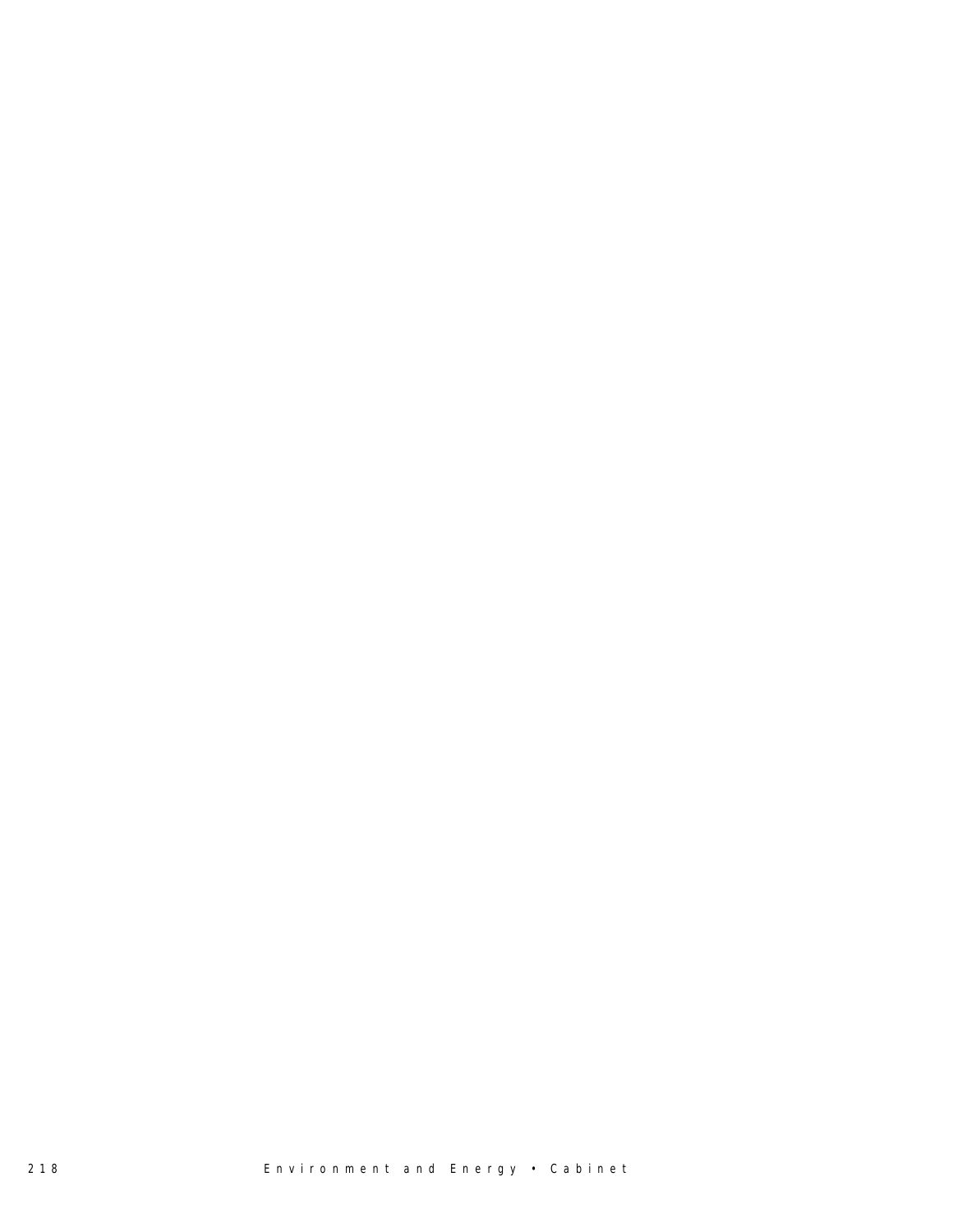# Environment and Energy

### *James W. Hunt, Chief of Environment and Energy*

### *Cabinet Mission*

The mission of the Environment and Energy Cabinet is to coordinate several City departments and programs to ensure the enhancement, sustenance, and protection of Boston's urban environment; including its system of parks, open spaces, and natural and historic resources.

| <b>Operating Budget</b>            | Program Name                                                      | Total Actual '07        | <b>Total Actual '08</b> | Total Approp '09        | <b>Total Budget '10</b> |
|------------------------------------|-------------------------------------------------------------------|-------------------------|-------------------------|-------------------------|-------------------------|
|                                    | <b>Environment Department</b><br>Inspectional Services Department | 1.294.954<br>14,566,202 | 1.326.501<br>15,276,663 | 1.406.035<br>15,954,896 | 1.321.048<br>15,668,125 |
|                                    | <b>Total</b>                                                      | 15,861,156              | 16,603,164              | 17,360,931              | 16,989,173              |
| <b>Capital Budget Expenditures</b> |                                                                   | Actual '07              | Actual '08              | <b>Estimated '09</b>    | Projected '10           |
|                                    | <b>Environment Department</b>                                     | 143,698                 | 11.515                  | 0                       | 75,000                  |
|                                    | <b>Total</b>                                                      | 143,698                 | 11,515                  | 0                       | 75,000                  |
| <b>External Funds Expenditures</b> |                                                                   | <b>Total Actual '07</b> | <b>Total Actual '08</b> | Total Approp '09        | <b>Total Budget '10</b> |
|                                    | Environment Department<br><b>Inspectional Services Department</b> | 130.245<br>19,865       | 286.522<br>15,715       | 363.125<br>62,046       | 3,504,296<br>26,959     |
|                                    | <b>Total</b>                                                      | 150,110                 | 302,237                 | 425,171                 | 3,531,255               |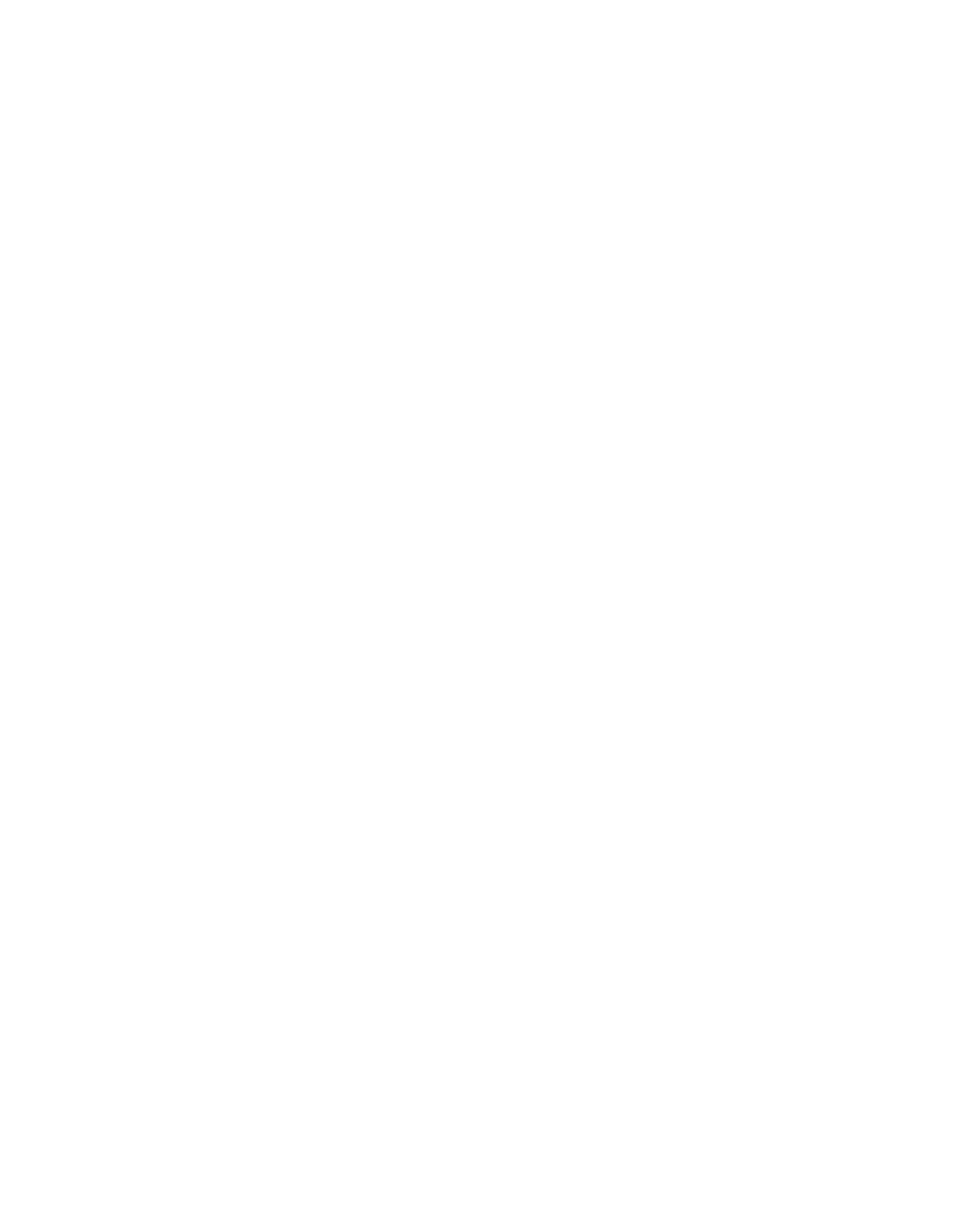# Environment Department Operating Budget

### *Bryan Glascock, Commissioner Appropriation: 303*

### *Department Mission*

The mission of the Environment Department is to enhance the quality of life in Boston by protecting air, water, climate and land resources, and by preserving and improving the integrity of Boston's architectural and historic resources.

### *FY10 Performance Strategies*

- To promote conservation of the City's architectural resources through administration of local preservation district guidelines and through federal, state and local regulation and review.
- To protect the public from air and noise pollution by enforcing Air Pollution Control Commission and other regulations.
- To protect wetlands and water quality through administration of the Massachusetts Wetlands Protection Act.
- To provide public education and outreach on the City's architectural, environmental and archeological initiatives and regulatory programs.

| <b>Operating Budget</b>            | Program Name                           | <b>Total Actual '07</b> | <b>Total Actual '08</b> | Total Approp '09 | Total Budget '10        |
|------------------------------------|----------------------------------------|-------------------------|-------------------------|------------------|-------------------------|
|                                    | Environment                            | 1,294,954               | 1,326,501               | 1,406,035        | 1,321,048               |
|                                    | Total                                  | 1,294,954               | 1,326,501               | 1,406,035        | 1,321,048               |
| <b>External Funds Budget</b>       | <b>Fund Name</b>                       | Total Actual '07        | <b>Total Actual '08</b> | Total Approp '09 | <b>Total Budget '10</b> |
|                                    | Archeological Collection               | 39,148                  | 0                       |                  | $\Omega$                |
|                                    | ARRA - EECBG                           | $\Omega$                | U                       |                  | 3,253,100               |
|                                    | <b>Boston Pollution Abatement Fund</b> | 46,116                  | 186,717                 | 215,325          | 146,393                 |
|                                    | Ground Water Well System               | 0                       | 2,400                   |                  | $\left( \right)$        |
|                                    | Mass Technology Collaborative          | $\Omega$                | 0                       | 53,000           |                         |
|                                    | Mayor's Green Bldg Task Force          | 190                     | 0                       |                  |                         |
|                                    | Municipal Waterway                     | 35,790                  | 29,923                  | 10,000           | 10,000                  |
|                                    | National Register Nomination           | 9,000                   | 24,750                  | 31,800           | 26,500                  |
|                                    | Solar America Initiative               | $\Omega$                | 42,732                  | 53,000           | 68,302                  |
|                                    | <b>Total</b>                           | 130,244                 | 286,522                 | 363,125          | 3,504,295               |
| <b>Selected Service Indicators</b> |                                        | Actual '07              | Actual '08              | Approp '09       | <b>Budget '10</b>       |
|                                    | <b>Personnel Services</b>              | 1,078,028               | 1,107,639               | 1,180,986        | 1,110,560               |
|                                    | Non Personnel                          | 216,926                 | 218,862                 | 225,049          | 210,488                 |
|                                    | <b>Total</b>                           | 1,294,954               | 1,326,501               | 1,406,035        | 1,321,048               |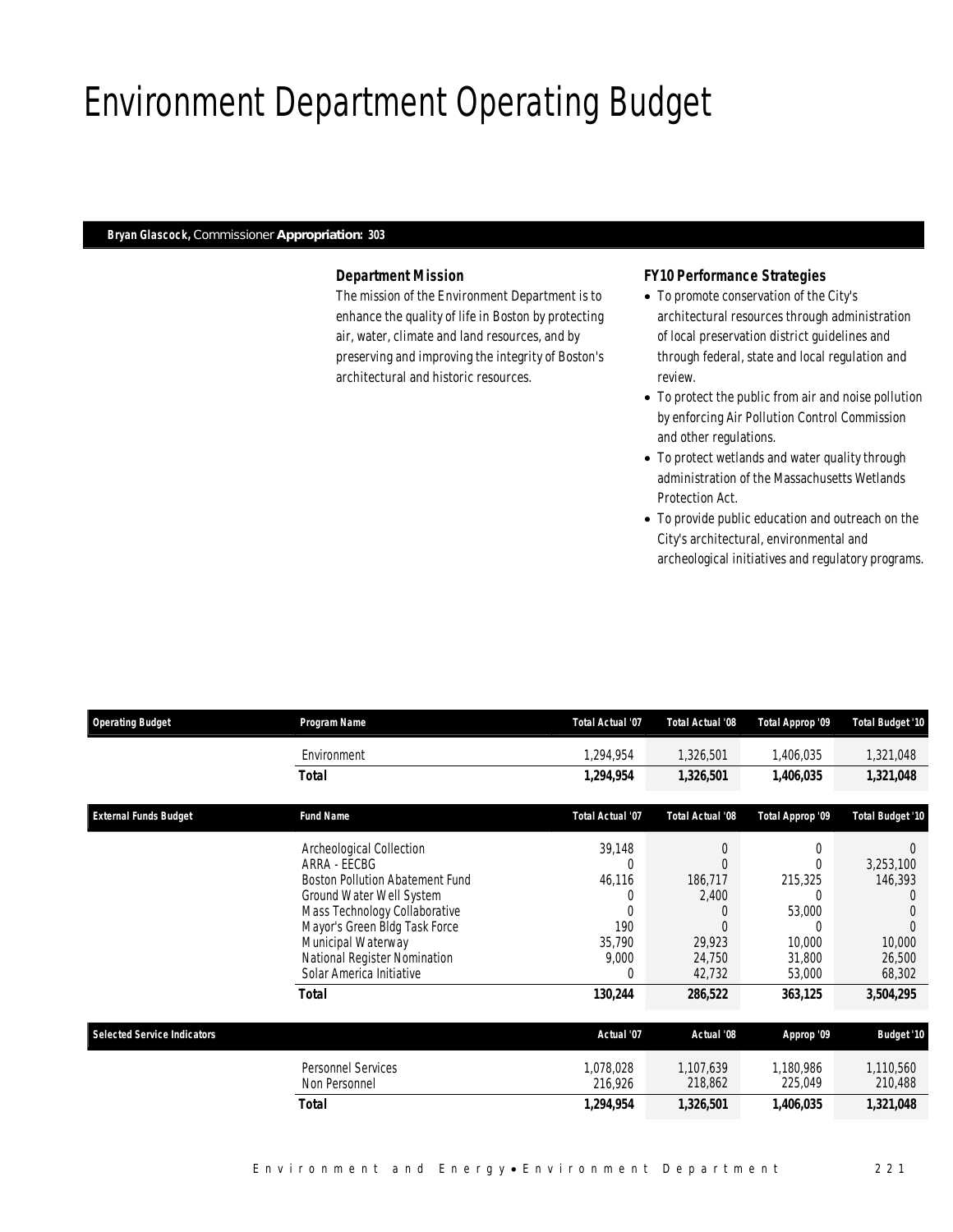# Environment Department Operating Budget



### *Authorizing Statutes*

- Archaeology, M.G.L.A. c.9, §§ 26-27c; 1982 Mass. Acts ch. 152.
- Environmental, CBC Ord. § 5-2.1; CBC Ord. § 7- 1.1; M.G.L.A. c. 131, § 40.
- Administration, 1982 Mass. Acts ch. 624, §§ 1-10.
- Preservation, 36 CFR 60; M.G.L.A. c. 40C; CBC Ord. § 7-3.1; 1955 Mass. Acts ch. 616, as amended; 1966 Mass. Acts ch. 625, as amended; 1975 Mass. Acts ch. 772.
- Generally, CBC St. 5 §§ 3-5, 9, 100, 102, 104, 113; CBC St. 2 § 752; CBC St. 11 §174; CBC St. 14 § 170; CBC Ord. § 5-2.1; M.G.L.A. c. 41, §§ 82-84.

### *Description of Services*

The Environment Department reviews permit applications and development proposals, coordinates City policy on environmental issues and sustainability, conducts surveys of built and natural resources, provides public information and referrals on environmental and historic preservation issues, and develops City programs such as the preservation guidebook for homeowners. The department also provides support for the operations of the Groundwater Trust and the Boston Waterways Board.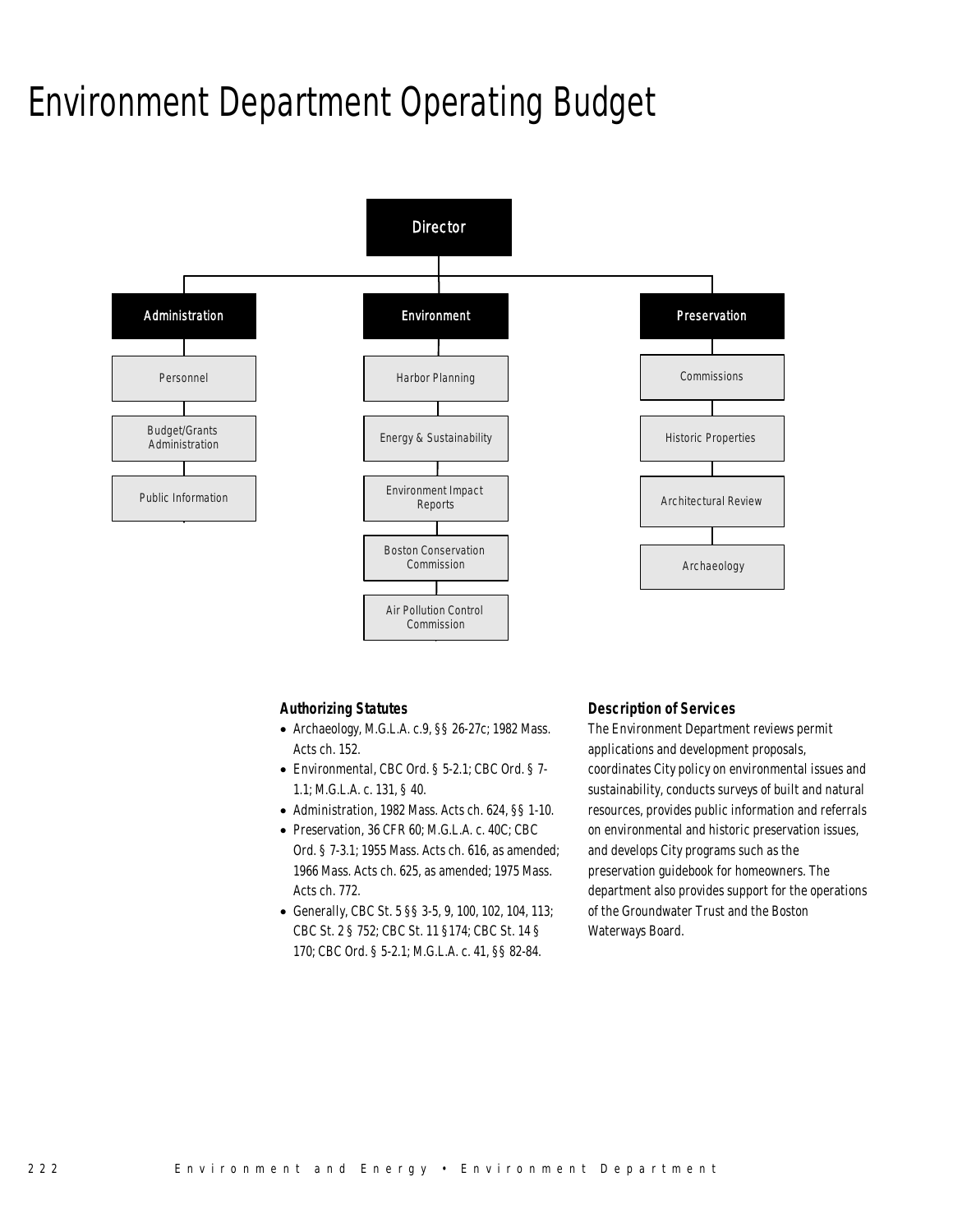# Department History

| <b>Personnel Services</b>       |                                                                                                                                                                                                                                                                                                      | FY07 Expenditure                                                                               | FY08 Expenditure                                                                                                     | FY09 Appropriation                                                                      | FY10 Adopted                                                                                                        | Inc/Dec 09 vs 10                                                                                                                               |
|---------------------------------|------------------------------------------------------------------------------------------------------------------------------------------------------------------------------------------------------------------------------------------------------------------------------------------------------|------------------------------------------------------------------------------------------------|----------------------------------------------------------------------------------------------------------------------|-----------------------------------------------------------------------------------------|---------------------------------------------------------------------------------------------------------------------|------------------------------------------------------------------------------------------------------------------------------------------------|
|                                 | 51000 Permanent Employees<br>51100 Emergency Employees<br>51200 Overtime<br>51600 Unemployment Compensation<br>51700 Workers' Compensation<br><b>Total Personnel Services</b>                                                                                                                        | 1,065,704<br>0<br>$\mathbf 0$<br>12,324<br>$\overline{0}$<br>1,078,028                         | 1,107,639<br>0<br>0<br>$\mathbf 0$<br>$\mathbf 0$<br>1,107,639                                                       | 1,180,986<br>$\mathbf 0$<br>0<br>$\overline{0}$<br>0<br>1,180,986                       | 1,110,560<br>0<br>$\mathbf 0$<br>$\mathbf{0}$<br>$\Omega$<br>1,110,560                                              | $-70,426$<br>$\overline{0}$<br>$\mathbf{0}$<br>$\mathbf 0$<br>$\Omega$<br>$-70,426$                                                            |
| <b>Contractual Services</b>     |                                                                                                                                                                                                                                                                                                      | FY07 Expenditure                                                                               | FY08 Expenditure                                                                                                     | FY09 Appropriation                                                                      | FY10 Adopted                                                                                                        | Inc/Dec 09 vs 10                                                                                                                               |
|                                 | 52100 Communications<br>52200 Utilities<br>52400 Snow Removal<br>52500 Garbage/Waste Removal<br>52600 Repairs Buildings & Structures<br>52700 Repairs & Service of Equipment<br>52800 Transportation of Persons<br>52900 Contracted Services<br><b>Total Contractual Services</b>                    | 11,666<br>$\mathbf 0$<br>0<br>0<br>$\overline{0}$<br>3,608<br>870<br>176,054<br>192,198        | 11,857<br>$\boldsymbol{0}$<br>$\mathbf 0$<br>$\mathbf 0$<br>$\overline{0}$<br>2,206<br>0<br>188,371<br>202,434       | 12,487<br>$\mathbf 0$<br>0<br>0<br>$\overline{0}$<br>1,500<br>100<br>192,983<br>207,070 | 10,993<br>$\mathbf 0$<br>$\mathbf{0}$<br>$\mathbf{0}$<br>$\mathbf{0}$<br>1,500<br>$\mathbf 0$<br>184,119<br>196,612 | $-1,494$<br>$\mathbf{0}$<br>$\mathbf{0}$<br>$\mathbf{0}$<br>$\mathbf 0$<br>$\overline{0}$<br>$-100$<br>$-8,864$<br>$-10,458$                   |
| <b>Supplies &amp; Materials</b> |                                                                                                                                                                                                                                                                                                      | FY07 Expenditure                                                                               | FY08 Expenditure                                                                                                     | FY09 Appropriation                                                                      | FY10 Adopted                                                                                                        | Inc/Dec 09 vs 10                                                                                                                               |
|                                 | 53000 Auto Energy Supplies<br>53200 Food Supplies<br>53400 Custodial Supplies<br>53500 Med, Dental, & Hosp Supply<br>53600 Office Supplies and Materials<br>53700 Clothing Allowance<br>53800 Educational Supplies & Mat<br>53900 Misc Supplies & Materials<br><b>Total Supplies &amp; Materials</b> | $\theta$<br>$\mathbf 0$<br>0<br>$\overline{0}$<br>8,739<br>0<br>$\mathbf 0$<br>2,856<br>11,595 | $\mathbf 0$<br>$\mathbf 0$<br>$\mathbf 0$<br>$\mathbf 0$<br>9,680<br>$\mathbf{0}$<br>$\mathbf{0}$<br>2,485<br>12,165 | $\mathbf 0$<br>$\mathbf 0$<br>0<br>0<br>12,000<br>0<br>$\mathbf 0$<br>1,000<br>13,000   | $\boldsymbol{0}$<br>$\mathbf 0$<br>$\mathbf{0}$<br>$\mathbf{0}$<br>9,767<br>0<br>$\mathbf{0}$<br>1,000<br>10,767    | $\mathbf{0}$<br>$\mathbf{0}$<br>$\overline{0}$<br>$\overline{0}$<br>$-2,233$<br>$\overline{0}$<br>$\overline{0}$<br>$\overline{0}$<br>$-2,233$ |
| <b>Current Chgs &amp; Oblig</b> |                                                                                                                                                                                                                                                                                                      | FY07 Expenditure                                                                               | FY08 Expenditure                                                                                                     | FY09 Appropriation                                                                      | FY10 Adopted                                                                                                        | Inc/Dec 09 vs 10                                                                                                                               |
|                                 | 54300 Workers' Comp Medical<br>54400 Legal Liabilities<br>54500 Aid To Veterans<br>54600 Current Charges H&I<br>54700 Indemnification<br>54900 Other Current Charges<br>Total Current Chgs & Oblig                                                                                                   | $\boldsymbol{0}$<br>$\mathbf 0$<br>0<br>0<br>$\overline{0}$<br>856<br>856                      | $\boldsymbol{0}$<br>0<br>$\mathbf 0$<br>$\mathbf{0}$<br>$\mathbf{0}$<br>524<br>524                                   | $\mathbf 0$<br>0<br>$\overline{0}$<br>0<br>$\overline{0}$<br>1,240<br>1,240             | $\boldsymbol{0}$<br>$\mathbf 0$<br>$\mathbf{0}$<br>$\mathbf{0}$<br>$\mathbf{0}$<br>1,240<br>1,240                   | $\mathbf{0}$<br>$\mathbf 0$<br>$\overline{0}$<br>$\overline{0}$<br>$\overline{0}$<br>$\mathbf{0}$<br>$\mathbf{0}$                              |
| Equipment                       |                                                                                                                                                                                                                                                                                                      | FY07 Expenditure                                                                               | FY08 Expenditure                                                                                                     | FY09 Appropriation                                                                      | FY10 Adopted                                                                                                        | Inc/Dec 09 vs 10                                                                                                                               |
|                                 | 55000 Automotive Equipment<br>55400 Lease/Purchase<br>55600 Office Furniture & Equipment<br>55900 Misc Equipment<br><b>Total Equipment</b>                                                                                                                                                           | $\boldsymbol{0}$<br>1,869<br>1,664<br>8,744<br>12,277                                          | 0<br>3,739<br>0<br>$\mathbf 0$<br>3,739                                                                              | $\mathbf 0$<br>3,739<br>$\boldsymbol{0}$<br>$\overline{0}$<br>3,739                     | $\mathbf 0$<br>1,869<br>$\boldsymbol{0}$<br>$\mathbf{0}$<br>1,869                                                   | $\mathbf 0$<br>$-1,870$<br>$\mathbf{0}$<br>$\mathbf 0$<br>$-1,870$                                                                             |
| <b>Other</b>                    |                                                                                                                                                                                                                                                                                                      | FY07 Expenditure                                                                               | FY08 Expenditure                                                                                                     | FY09 Appropriation                                                                      | FY10 Adopted                                                                                                        | Inc/Dec 09 vs 10                                                                                                                               |
|                                 | 56200 Special Appropriation<br>57200 Structures & Improvements<br>58000 Land & Non-Structure<br><b>Total Other</b>                                                                                                                                                                                   | $\boldsymbol{0}$<br>0<br>0<br>$\bf{0}$                                                         | 0<br>0<br>0<br>0                                                                                                     | $\mathbf 0$<br>$\mathbf 0$<br>0<br>0                                                    | $\boldsymbol{0}$<br>$\boldsymbol{0}$<br>0<br>0                                                                      | 0<br>$\mathbf 0$<br>$\mathbf 0$<br>0                                                                                                           |
|                                 | <b>Grand Total</b>                                                                                                                                                                                                                                                                                   | 1,294,954                                                                                      | 1,326,501                                                                                                            | 1,406,035                                                                               | 1,321,048                                                                                                           | $-84,987$                                                                                                                                      |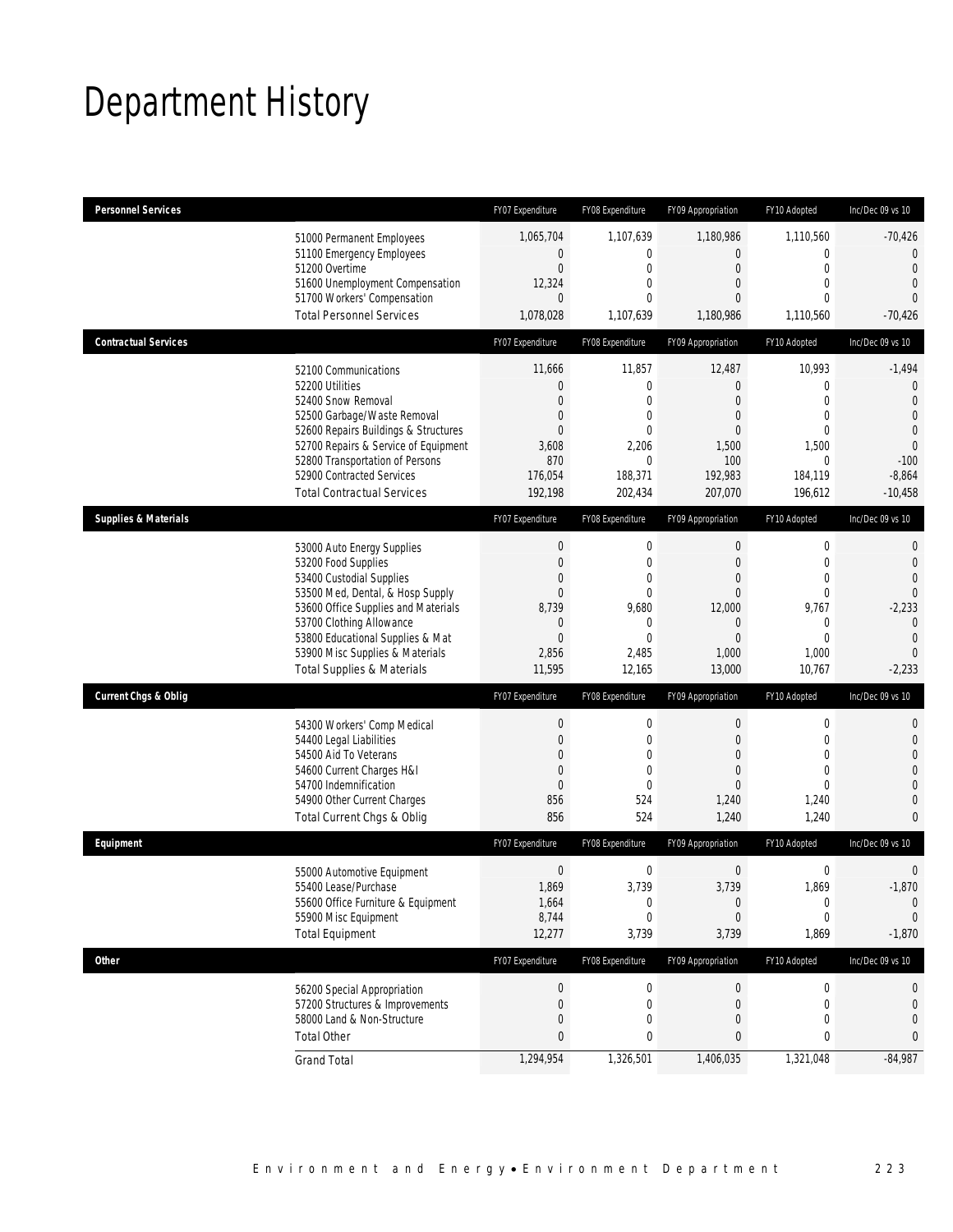# Department Personnel

| Title                         | Union<br>Code   | Grade     | Position | FY10 Salary | Title                        | Union<br>Code   | Grade          | Position | FY10 Salary  |
|-------------------------------|-----------------|-----------|----------|-------------|------------------------------|-----------------|----------------|----------|--------------|
| Commissioner                  | CDH             | <b>NG</b> | 1.00     | 87,041      | <b>Environmental Asst</b>    | MY <sub>0</sub> | 06             | 2.00     | 115,699      |
| Chief of Environment & Energy | CDH             | <b>NG</b> | 1.00     | 119,473     | <b>Administrative Asst</b>   | <b>MYO</b>      | 06             | 1.00     | 57,849       |
| Receptionist/Secretary        | <b>MYG</b>      | 14        | 1.00     | 36,632      | Exec Sec                     | <b>MYO</b>      | 06             | 1.00     | 57,849       |
| Deputy Administrator          | <b>MYO</b>      | 10        | 1.00     | 80,591      | <b>Preservation Planner</b>  | <b>MYO</b>      | 06             | 3.00     | 142,858      |
| <b>Exec Assistant</b>         | MY <sub>0</sub> | 09        | 1.00     | 74,988      | Archaeologist                | MY <sub>0</sub> | 06             | 1.00     | 57,849       |
| Architect                     | MY <sub>0</sub> | 09        | 1.00     | 61,818      | Asst Survey Director         | MY <sub>0</sub> | 06             | 1.00     | 46,008       |
| Sr Planner                    | <b>MYO</b>      | 09        | 1.00     | 74,988      | Admin Asst                   | MY <sub>0</sub> | 0 <sub>5</sub> | 1.00     | 39,032       |
|                               |                 |           |          |             | GrantsAdmin/FinanceSpec      | MY <sub>0</sub> | 05             | 1.00     | 52,980       |
|                               |                 |           |          |             | <b>Total</b>                 |                 |                | 18       | 1,105,656    |
|                               |                 |           |          |             | <b>Adjustments</b>           |                 |                |          |              |
|                               |                 |           |          |             | <b>Differential Payments</b> |                 |                |          | $\mathbf{0}$ |
|                               |                 |           |          |             | Other                        |                 |                |          | 20,000       |
|                               |                 |           |          |             | Chargebacks                  |                 |                |          | 0            |
|                               |                 |           |          |             | Salary Savings               |                 |                |          | $-15,096$    |
|                               |                 |           |          |             | <b>FY10 Total Request</b>    |                 |                |          | 1,110,560    |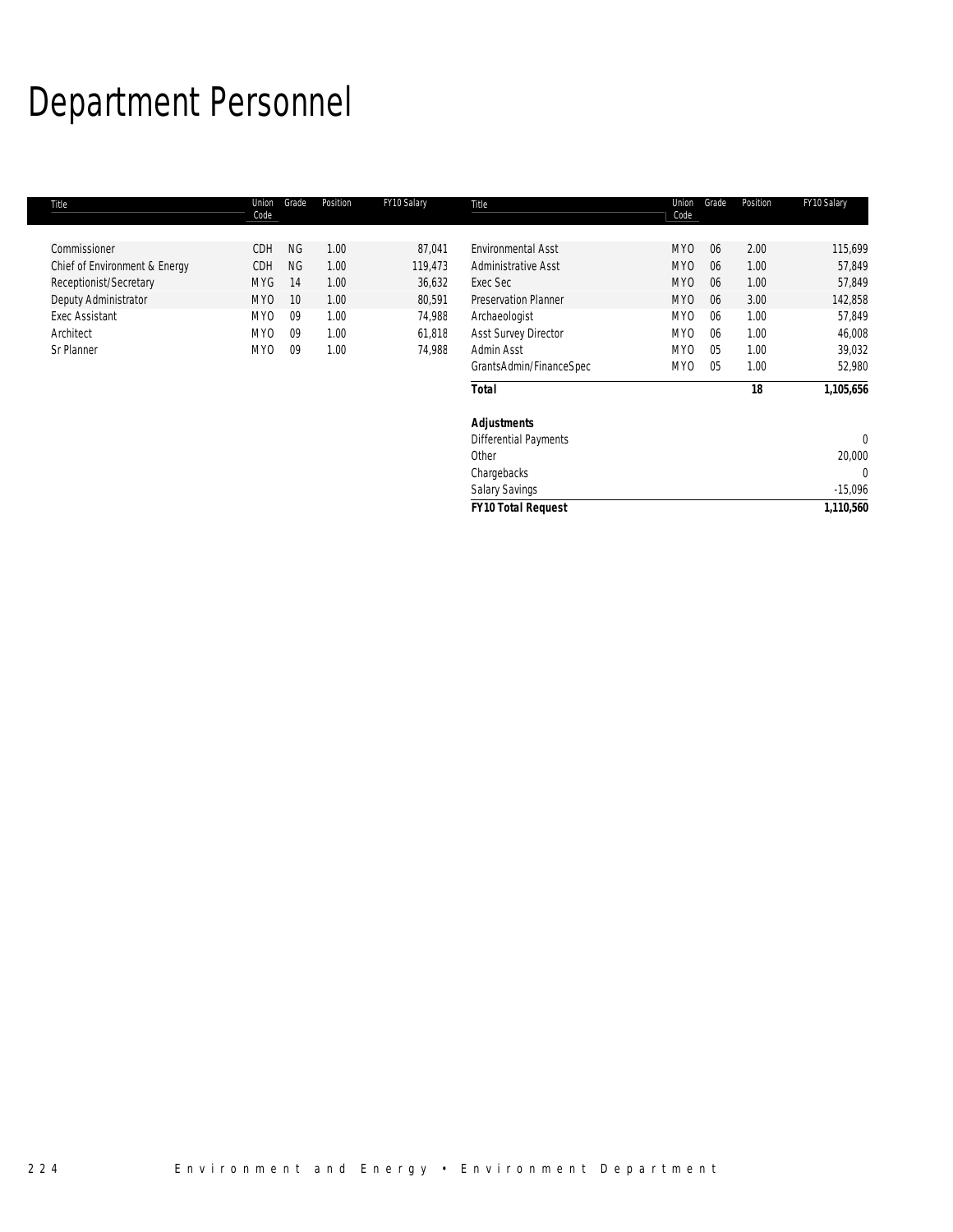# External Funds History

| <b>Personnel Services</b>       |                                                                          | FY07 Expenditure                               | FY08 Expenditure           | FY09 Appropriation                           | FY10 Adopted                           | Inc/Dec 09 vs 10                        |
|---------------------------------|--------------------------------------------------------------------------|------------------------------------------------|----------------------------|----------------------------------------------|----------------------------------------|-----------------------------------------|
|                                 | 51000 Permanent Employees<br>51100 Emergency Employees<br>51200 Overtime | 31,151<br>$\boldsymbol{0}$<br>$\boldsymbol{0}$ | 41,419<br>0<br>$\mathbf 0$ | 42,890<br>$\overline{0}$<br>$\boldsymbol{0}$ | 112,226<br>$\mathbf{0}$<br>$\mathbf 0$ | 69,336<br>$\mathbf 0$<br>$\overline{0}$ |
|                                 | 51300 Part Time Employees<br>51400 Health Insurance                      | 0<br>$\overline{0}$                            | 0<br>$\Omega$              | $\overline{0}$<br>6,880                      | $\overline{0}$<br>17,525               | $\overline{0}$<br>10,645                |
|                                 | 51500 Pension & Annunity                                                 | 2,312                                          | 3,384                      | 3,860                                        | 9,833                                  | 5,973                                   |
|                                 | 51600 Unemployment Compensation                                          | $\mathbf 0$                                    | 0<br>$\overline{0}$        | 0<br>$\overline{0}$                          | 0<br>$\mathbf{0}$                      | $\mathbf 0$<br>$\overline{0}$           |
|                                 | 51700 Workers' Compensation<br>51800 Indirect Costs                      | 0<br>0                                         | 0                          | 10,373                                       | 8,145                                  | $-2,228$                                |
|                                 | 51900 Medicare                                                           | $\overline{0}$                                 | $\Omega$                   | 622                                          | 254                                    | $-368$                                  |
|                                 | <b>Total Personnel Services</b>                                          | 33,463                                         | 44,803                     | 64,625                                       | 147,983                                | 83,358                                  |
| <b>Contractual Services</b>     |                                                                          | FY07 Expenditure                               | FY08 Expenditure           | FY09 Appropriation                           | FY10 Adopted                           | Inc/Dec 09 vs 10                        |
|                                 | 52100 Communications                                                     | $\boldsymbol{0}$                               | $\boldsymbol{0}$           | $\boldsymbol{0}$                             | $\boldsymbol{0}$                       | $\mathbf{0}$                            |
|                                 | 52200 Utilities<br>52300 Contracted Ed. Services                         | $\mathbf 0$                                    | $\mathbf 0$                | $\boldsymbol{0}$                             | $\mathbf 0$<br>$\mathbf{0}$            | $\mathbf{0}$<br>$\overline{0}$          |
|                                 | 52400 Snow Removal                                                       | 0<br>0                                         | 0<br>$\overline{0}$        | 0<br>0                                       | $\mathbf{0}$                           | $\overline{0}$                          |
|                                 | 52500 Garbage/Waste Removal                                              | 0                                              | 0                          | $\Omega$                                     | $\mathbf{0}$                           | $\mathbf 0$                             |
|                                 | 52600 Repairs Buildings & Structures                                     | 0                                              | $\overline{0}$             | 0                                            | $\mathbf{0}$                           | $\overline{0}$                          |
|                                 | 52700 Repairs & Service of Equipment<br>52800 Transportation of Persons  | 0<br>$\overline{0}$                            | 0<br>$\Omega$              | $\overline{0}$<br>5,000                      | $\mathbf{0}$<br>$\mathbf{0}$           | $\overline{0}$<br>$-5,000$              |
|                                 | 52900 Contracted Services                                                | 96,781                                         | 241,719                    | 292,500                                      | 103,212                                | $-189,288$                              |
|                                 | <b>Total Contractual Services</b>                                        | 96,781                                         | 241,719                    | 297,500                                      | 103,212                                | $-194,288$                              |
| <b>Supplies &amp; Materials</b> |                                                                          | FY07 Expenditure                               | FY08 Expenditure           | FY09 Appropriation                           | FY10 Adopted                           | Inc/Dec 09 vs 10                        |
|                                 | 53000 Auto Energy Supplies                                               | $\mathbf 0$                                    | $\boldsymbol{0}$           | $\mathbf 0$                                  | $\mathbf 0$                            | 0                                       |
|                                 | 53200 Food Supplies                                                      | $\overline{0}$                                 | $\overline{0}$             | $\overline{0}$                               | $\mathbf 0$                            | $\overline{0}$                          |
|                                 | 53400 Custodial Supplies<br>53500 Med, Dental, & Hosp Supply             | 0<br>0                                         | $\mathbf 0$<br>0           | 0<br>0                                       | $\mathbf 0$<br>$\mathbf{0}$            | $\overline{0}$<br>$\theta$              |
|                                 | 53600 Office Supplies and Materials                                      | 0                                              | $\mathbf 0$                | 1,000                                        | $\mathbf 0$                            | $-1,000$                                |
|                                 | 53800 Educational Supplies & Mat                                         | 0                                              | 0                          | 0                                            | $\mathbf{0}$                           | $\mathbf{0}$                            |
|                                 | 53900 Misc Supplies & Materials<br><b>Total Supplies &amp; Materials</b> | 0<br>$\mathbf{0}$                              | 0<br>0                     | 0<br>1,000                                   | $\mathbf 0$<br>$\bf{0}$                | $\Omega$<br>$-1,000$                    |
| <b>Current Chgs &amp; Oblig</b> |                                                                          | FY07 Expenditure                               |                            | FY09 Appropriation                           |                                        | Inc/Dec 09 vs 10                        |
|                                 |                                                                          |                                                | FY08 Expenditure           |                                              | FY10 Adopted                           |                                         |
|                                 | 54300 Workers' Comp Medical<br>54400 Legal Liabilities                   | $\boldsymbol{0}$<br>$\mathbf 0$                | $\boldsymbol{0}$<br>0      | $\boldsymbol{0}$<br>$\boldsymbol{0}$         | $\boldsymbol{0}$<br>$\mathbf 0$        | $\mathbf{0}$<br>$\mathbf{0}$            |
|                                 | 54600 Current Charges H&I                                                | 0                                              | 0                          | 0                                            | $\mathbf{0}$                           | $\overline{0}$                          |
|                                 | 54900 Other Current Charges                                              | 0                                              | 0                          | 0                                            | $\mathbf 0$                            | $\Omega$                                |
|                                 | Total Current Chgs & Oblig                                               | $\mathbf{0}$                                   | 0                          | 0                                            | 0                                      | $\mathbf{0}$                            |
| <b>Fauinment</b>                |                                                                          | FY07 Expenditure                               | FY08 Expenditure           | FY09 Appropriation                           | FY10 Adopted                           | Inc/Dec 09 vs 10                        |
|                                 | 55000 Automotive Equipment                                               | $\mathbf 0$                                    | 0                          | 0                                            | 0                                      | 0                                       |
|                                 | 55400 Lease/Purchase                                                     | $\overline{0}$                                 | 0                          | 0                                            | $\mathbf{0}$                           | $\overline{0}$                          |
|                                 | 55600 Office Furniture & Equipment<br>55900 Misc Equipment               | 0<br>0                                         | 0<br>0                     | 0<br>0                                       | $\mathbf 0$<br>$\mathbf 0$             | $\overline{0}$<br>$\mathbf 0$           |
|                                 | <b>Total Equipment</b>                                                   | 0                                              | 0                          | 0                                            | 0                                      | $\mathbf{0}$                            |
| <b>Other</b>                    |                                                                          | FY07 Expenditure                               | FY08 Expenditure           | FY09 Appropriation                           | FY10 Adopted                           | Inc/Dec 09 vs 10                        |
|                                 | 56200 Special Appropriation                                              | $\theta$                                       | $\boldsymbol{0}$           | $\pmb{0}$                                    | 3,253,100                              | 3,253,100                               |
|                                 | 57200 Structures & Improvements                                          | $\boldsymbol{0}$                               | $\mathbf 0$                | $\mathbf 0$                                  | 0                                      | $\Omega$                                |
|                                 | 58000 Land & Non-Structure                                               | 0                                              | $\mathbf 0$                | 0                                            | $\boldsymbol{0}$                       | $\overline{0}$                          |
|                                 | <b>Total Other</b>                                                       | 0                                              | 0                          | 0                                            | 3,253,100                              | 3,253,100                               |
|                                 | <b>Grand Total</b>                                                       | 130,244                                        | 286,522                    | 363,125                                      | 3,504,295                              | 3,141,170                               |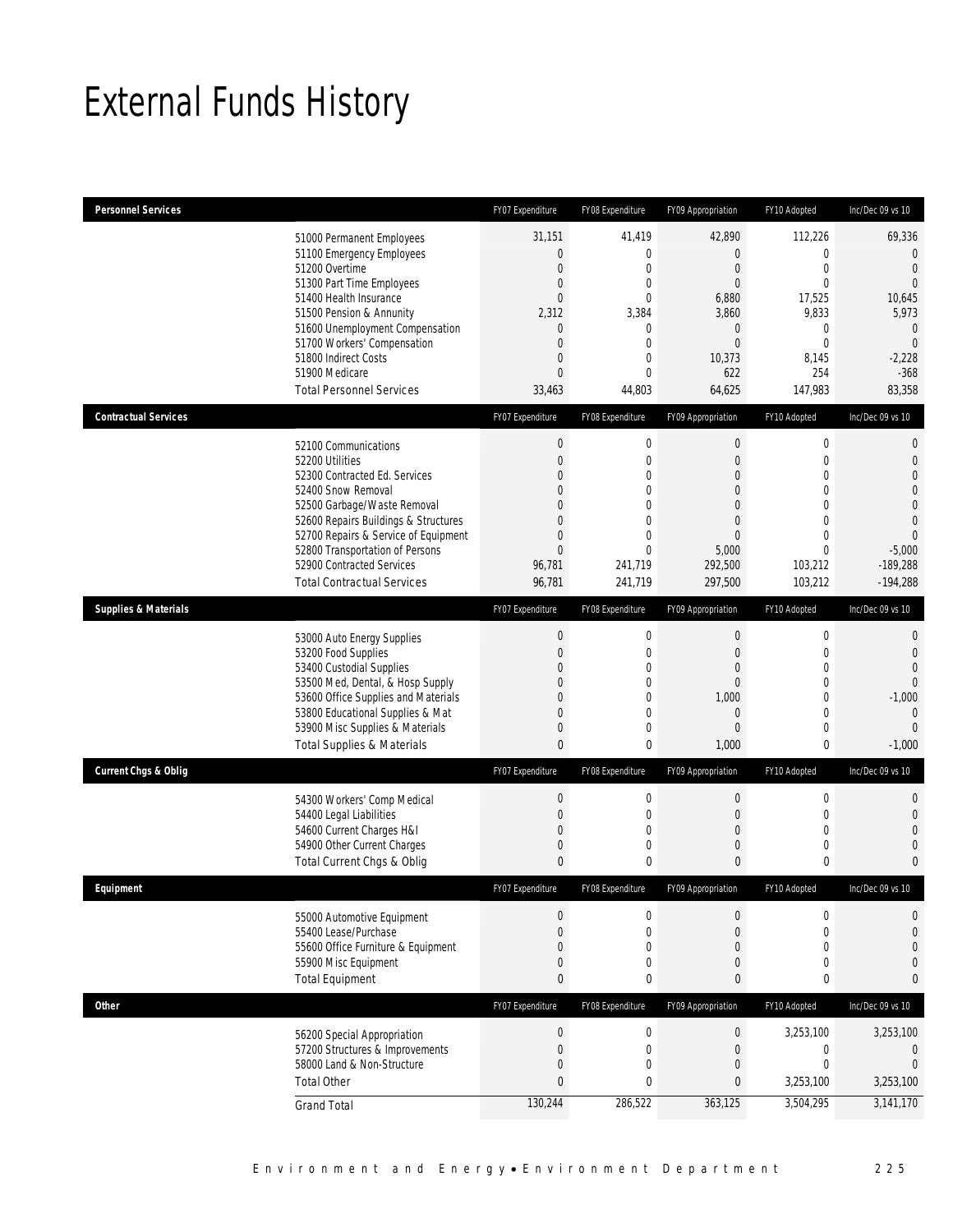# External Funds Personnel

| Title                | Union<br>Code   | Grade | Position | FY10 Salary | Title                        | Union<br>Code   | Grade | Position | FY10 Salary    |
|----------------------|-----------------|-------|----------|-------------|------------------------------|-----------------|-------|----------|----------------|
|                      |                 |       |          |             |                              |                 |       |          |                |
| <b>Exec Director</b> | MY <sub>0</sub> | 09    | 1.00     | 66,409      | Environmental Asst           | MY <sub>0</sub> | 06    | 1.00     | 45,817         |
|                      |                 |       |          |             | Total                        |                 |       | 2        | 112,226        |
|                      |                 |       |          |             | <b>Adjustments</b>           |                 |       |          |                |
|                      |                 |       |          |             | <b>Differential Payments</b> |                 |       |          | $\mathbf 0$    |
|                      |                 |       |          |             | Other                        |                 |       |          | $\overline{0}$ |
|                      |                 |       |          |             | Chargebacks                  |                 |       |          | $\overline{0}$ |
|                      |                 |       |          |             | Salary Savings               |                 |       |          | $\overline{0}$ |
|                      |                 |       |          |             | <b>FY10 Total Request</b>    |                 |       |          | 112,226        |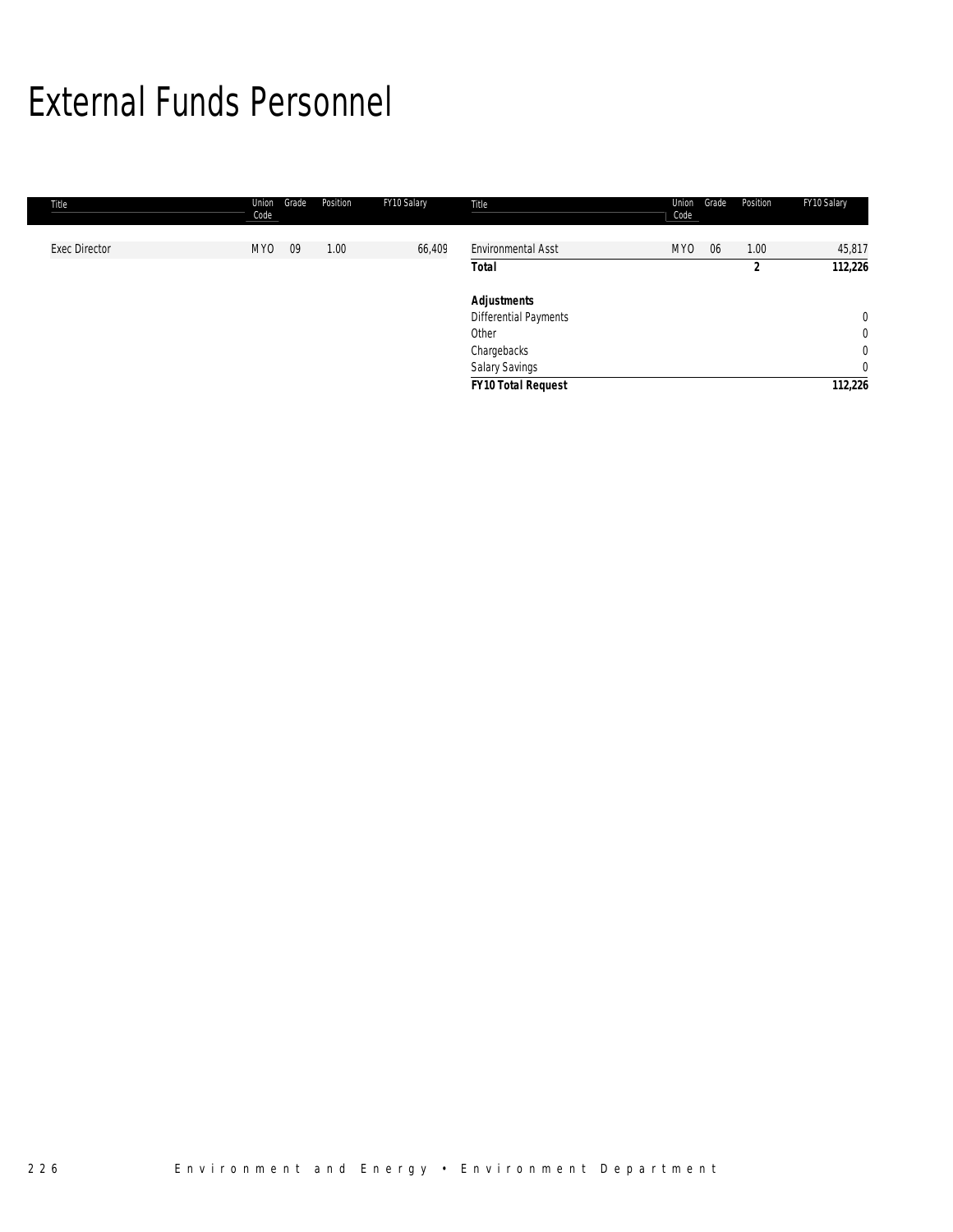## Program 1. Environment

### *Bryan Glascock, Manager Organization: 303100*

### *Program Description*

The Environment Program works to enhance the quality of Boston's air, water, and land, and the integrity of its architecture and historic resources. The program researches and writes study reports, prepares National Register nominations, and performs design review of properties subject to landmark, local, district, and National Register review. The Environment Program works to protect and enhance the air, water and quality of life for Boston's residents, workers and visitors. The Program is focused on implementing the Mayor's commitment to sustainable development, climate protection, and the environment by reviewing environmental impact assessments, issuing permits and providing information and referral services on environmental issues. Through participation in various local, state, and federal review processes, the program seeks to increase the accessibility and quality of Boston's water and riverfronts. The program provides year-round information and referral on hazardous materials, non-toxic options, and materials disposal and recycling.

### *Program Strategies*

- To promote conservation of the City's architectural resources through administration of local preservation district guidelines and through federal, state and local regulation and review.
- To protect the public from air and noise pollution by enforcing Air Pollution Control Commission and other regulations.
- To protect wetlands and water quality through administration of the Massachusetts Wetlands Protection Act.
- To provide public education and outreach on the City's architectural, environmental and archeological initiatives and regulatory programs.

| <b>Performance Measures</b>                                                                                                                                     | Actual '07           | Actual '08           | Projected '09        | Target '10           |
|-----------------------------------------------------------------------------------------------------------------------------------------------------------------|----------------------|----------------------|----------------------|----------------------|
| # of attendees at Preservation Commission<br>public hearings<br># of project reviews for historic properties<br># of wetlands and water quality public hearings | 1.988                | 1,807<br>867<br>37   | 1.699<br>735<br>20   | 1,800<br>1,000<br>20 |
| Air quality complaints responded to<br><b>EIS/Rs comments</b><br>Noise level complaints responded to                                                            | 76<br>72<br>101      | 59<br>103<br>113     | 30<br>68<br>140      | 60<br>90<br>115      |
| <b>Selected Service Indicators</b>                                                                                                                              | Actual '07           | Actual '08           | Approp '09           | <b>Budget '10</b>    |
| Personnel Services<br>Non Personnel                                                                                                                             | 1,078,028<br>216.926 | 1.107.639<br>218,862 | 1.180.986<br>225,049 | 1,110,560<br>210,488 |

*Total 1,294,954 1,326,501 1,406,035 1,321,048*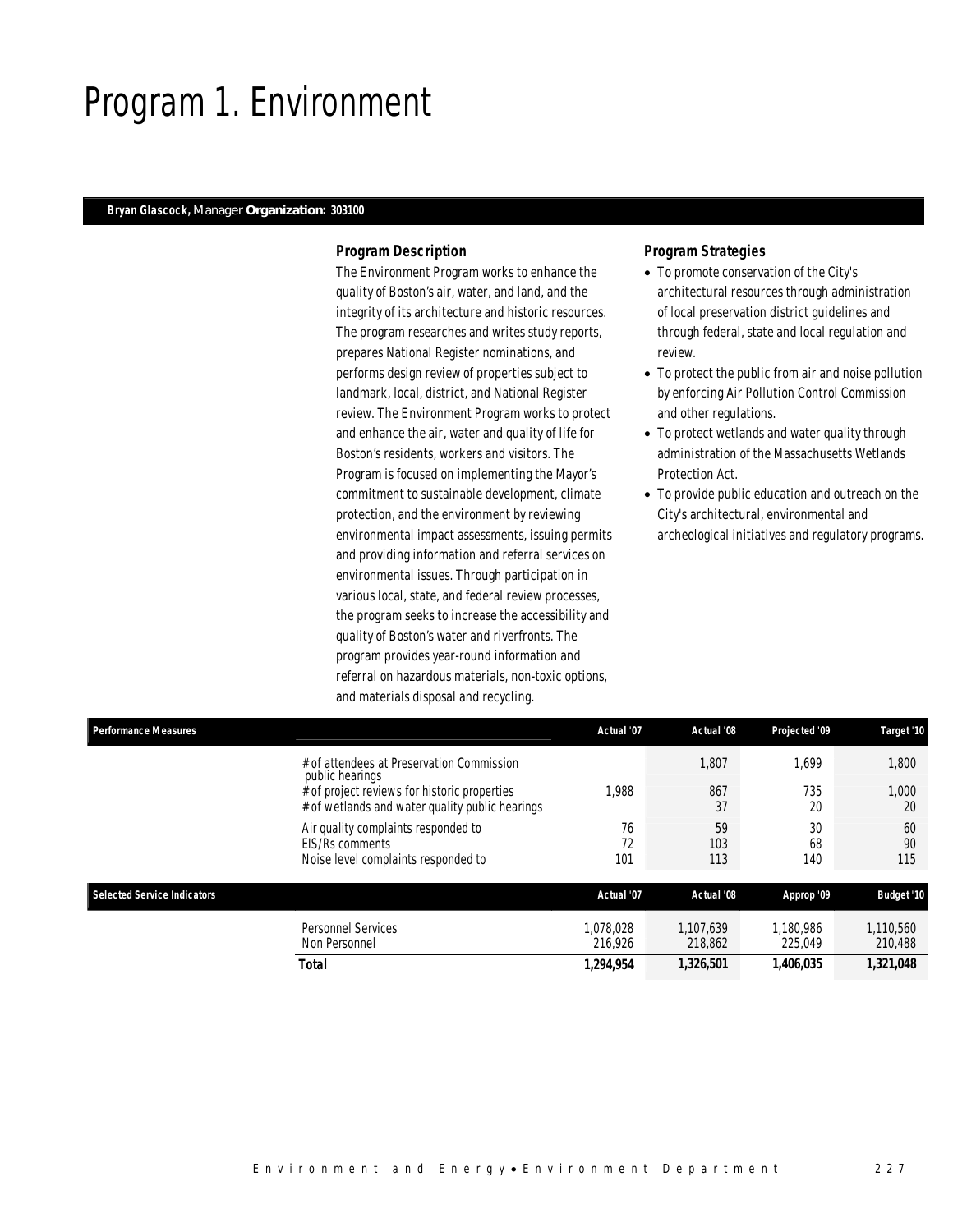## External Funds Projects

#### *ARRA - Energy Efficiency & Conservation Block Grant (EECBG)*

#### *Project Mission*

The City will be awarded \$6.5 million under the American Recovery and Reinvestment Act to support the Renew Boston initiative. Renew Boston will be an innovative public-private partnership that will boost energy efficiency and alternative energy services for Boston residents, businesses and municipal facilities. The Environment Department will coordinate with other city agencies to leverage other state and utility incentives for the initiative. It is anticipated that more than 100 green jobs will be created through the program over the next two years.

*Archeological Collection Grant* 

#### *Project Mission*

Î

This one time grant from the Massachusetts Historical Commission (MHC) supports the implementation of collections and management policy and database. The project assists staff from the University of Massachusetts Boston in completing targeted collections housed at the Boston Landmarks Commission.

#### *Boston Pollution Abatement Fund*

#### *Project Mission*

The Pollution Abatement Fund was established in 1984 to receive funds environmental permits and fines which are to be expended by Air Pollution Control Commission in support of pollution abatement programs. The Fund has received permit fees from the South Boston Parking freeze and has been used to administer the Freeze and associated air pollution reduction efforts pursuant to 310CMR 7.33 and the Federal Clean Air Act. The fund provides grants for pollution abatements, vehicle retrofits, and air pollution research.

*Groundwater/Well System* 

#### *Project Mission*

This project pays for the installation of groundwater monitoring wells in various areas of the City of Boston.

*Massachusetts Technology Collaborative* 

#### *Project Mission*

This is a one year award from the Massachusetts Technology Collaborative to provide a portion of the required "non-federal cost share" in the Solar America Initiative.

### *Mayor's Green Building Task Force*

#### *Project Mission*

The Mayor's Green Building Task Force was funded by Massachusetts Technology Collaborative. This program assisted Boston in becoming a leader of greenbuilding and development. Through focused discussions of market forces, public policy, and industry practice, the task force recommended strategies and actions to promote green building and development.

### *Municipal Waterways Account*

#### *Project Mission*

This funding will support maintenance, dredging, cleaning and improvement of harbors, inland waters and great ponds of the commonwealth, the public access thereto, the breakwaters, retaining walls, piers, wharves and moorings thereof, and law enforcement and fire prevention.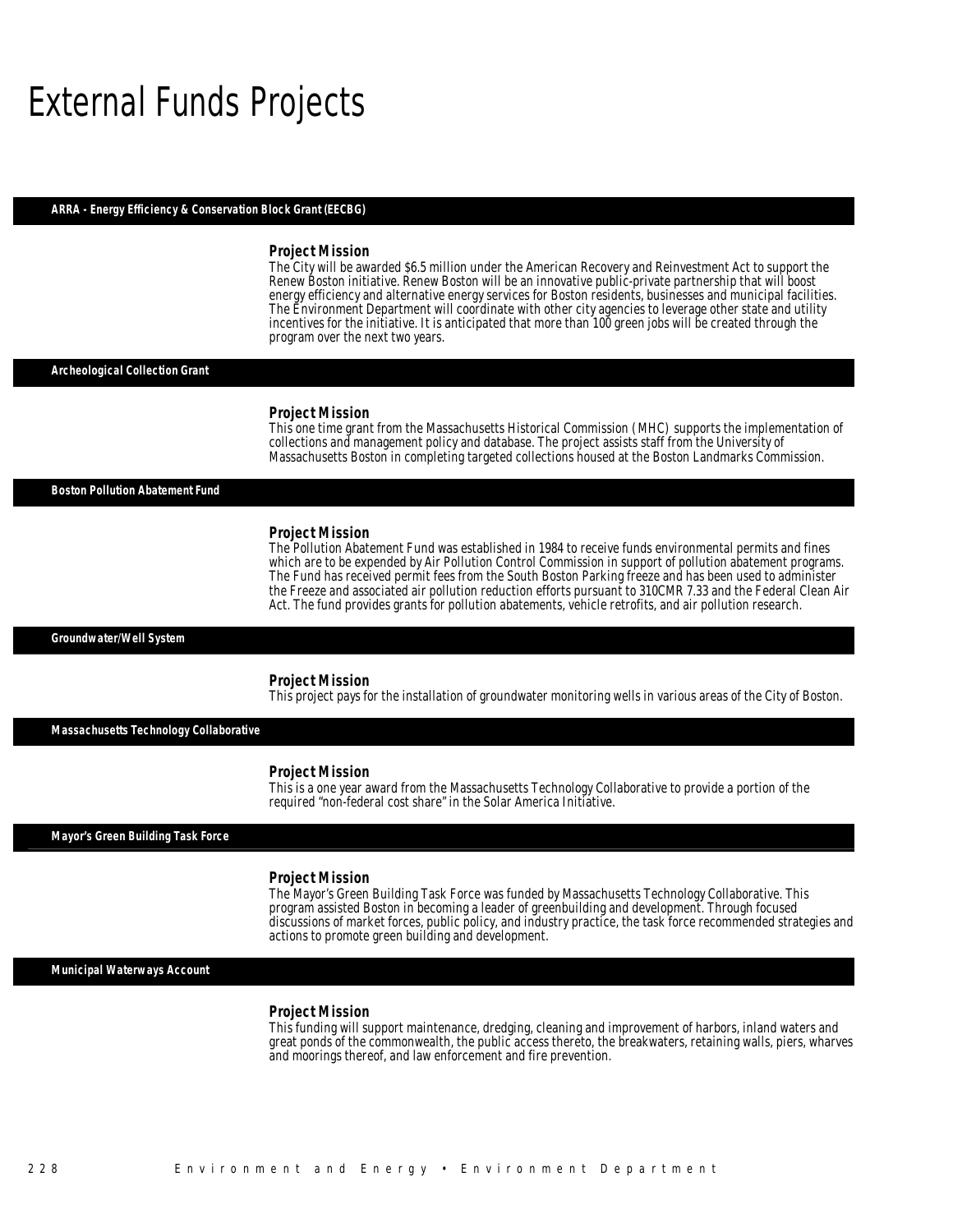### *Project Mission*

The National Register Nomination is an annual grant from the Massachusetts Historical Commission. This survey and planning grant allows the Boston Landmarks Commission to support the third and final phase of a comprehensive survey of cultural resources in the Beacon Hill neighborhood of the City of Boston.

### *Solar America Initiative*

### *Project Mission*

This is a two-year award from the U.S Department of Energy to maximize solar technology's role in the City's sustainable development, educational and emergency preparedness policies, resulting in the installation of solar technology on all feasible and appropriate locations throughout the city of Boston.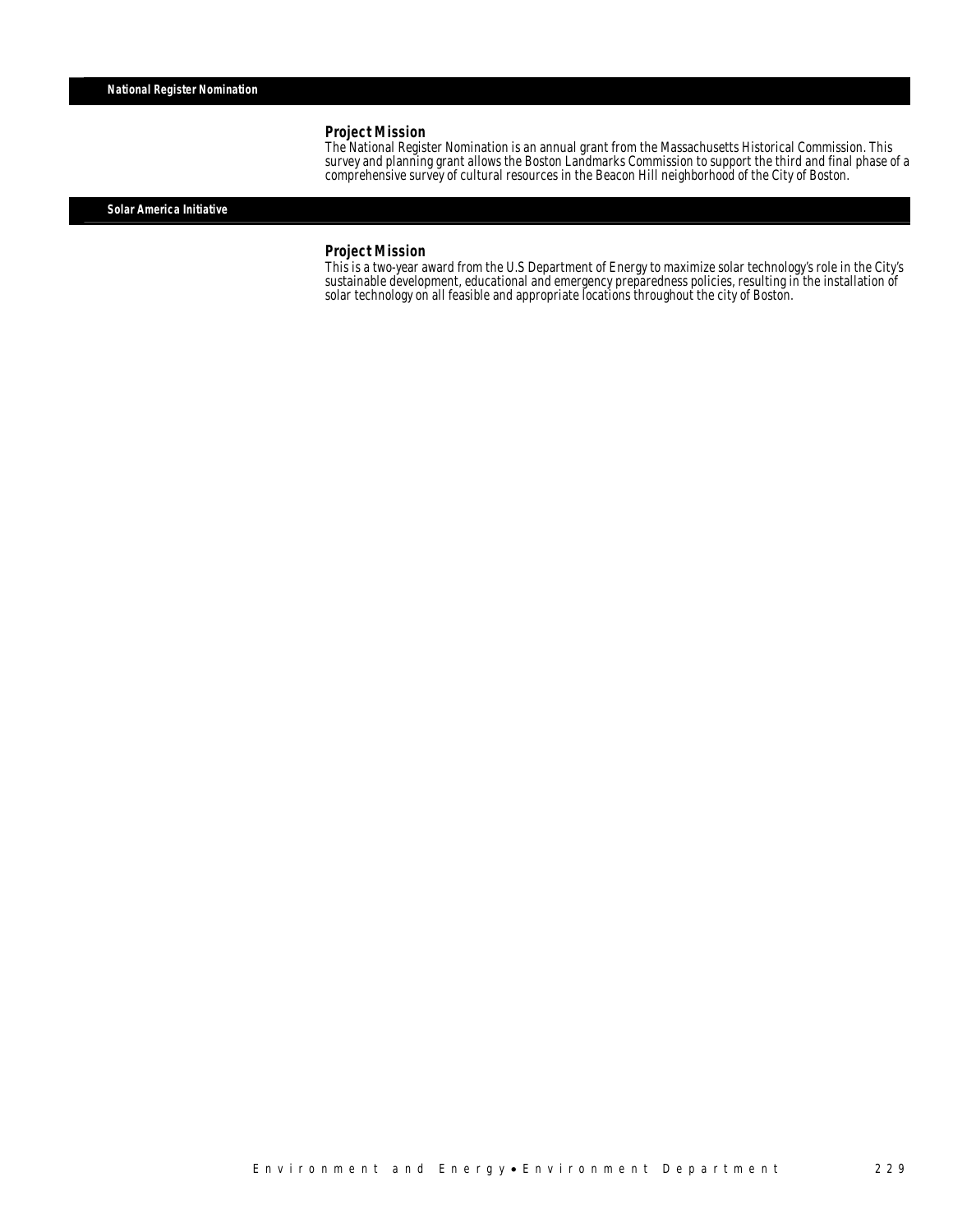## Environment Department Capital Budget

## *Overview*

Over the past several years, the city has authorized funds to clean up and conserve open-space and water resources. The FY10 Capital Plan maintains an on-going program to acquire critical pieces of property for the Urban Wilds program as the need arises.

## *FY10 Major Initiatives*

• As part of SolarBoston and the American Recovery and Reinvestment Act, the City will undertake the installation of photo-voltaic panels on several municipal buildings.

| <b>Capital Budget Expenditures</b> |                         | Total Actual '07 | Total Actual '08 | Estimated '09 Total Projected '10 |
|------------------------------------|-------------------------|------------------|------------------|-----------------------------------|
|                                    |                         |                  |                  |                                   |
|                                    | <b>Total Department</b> | 143.698          | 11,515           | <i>75.000</i>                     |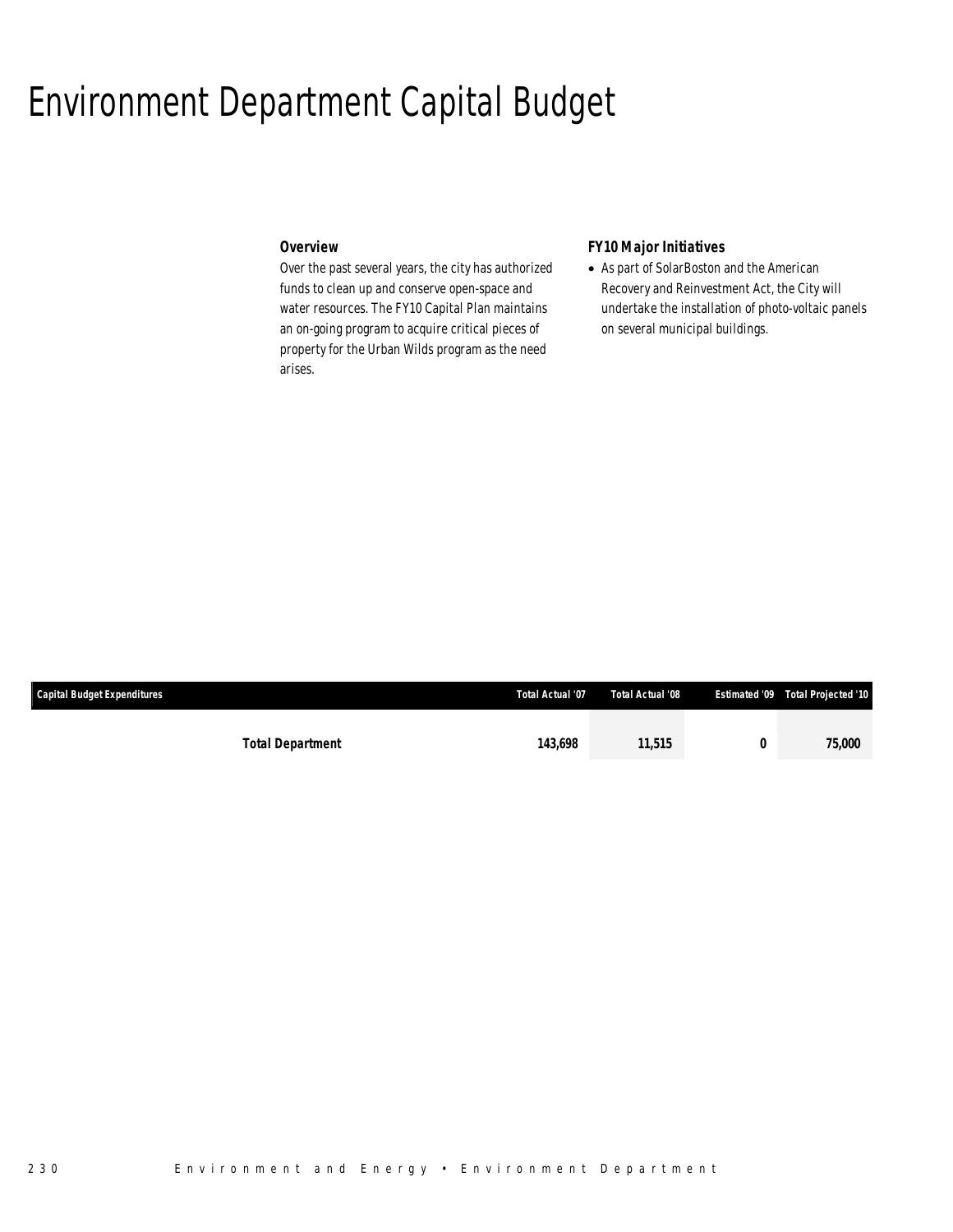## Environment Department Project Profiles

### *ENERGY CONSERVATION PROGRAM*

### *Project Mission*

Develop and implement an energy conservation strategy citywide including the installation of photo voltaic units and energy efficient lighting. Project will seek to maximize external funding sources including rebates and grants. *Managing Department,* Construction Management *Status,* To Be Scheduled *Location,* Citywide

| <b>Authorizations</b>                    |             |             |             |             |         |
|------------------------------------------|-------------|-------------|-------------|-------------|---------|
|                                          |             |             |             | Non Capital |         |
| Source                                   | Existing    | <b>FY10</b> | Future      | Fund        | Total   |
| City Capital                             | 717,000     |             | 0           | 0           | 717,000 |
| Grants/Other                             | 0           | $\Omega$    | 0           |             | 0       |
| Total                                    | 717,000     | 0           | $\mathbf 0$ | 0           | 717,000 |
| <b>Expenditures (Actual and Planned)</b> |             |             |             |             |         |
|                                          | Thru        |             |             |             |         |
| Source                                   | 6/30/08     | <b>FY09</b> | <b>FY10</b> | FY11-14     | Total   |
| City Capital                             | 0           | 0           | 75,000      | 642.000     | 717,000 |
| Grants/Other                             | 0           | $\Omega$    |             |             | 0       |
| Total                                    | $\mathbf 0$ | 0           | 75,000      | 642.000     | 717,000 |
|                                          |             |             |             |             |         |

### *OPEN SPACE ACQUISITION*

### *Project Mission*

Funding program for open space acquisition including the East Boston Greenway. *Managing Department,* Parks and Recreation Department *Status,* To Be Scheduled *Location,* Citywide

| <b>Authorizations</b>                    |           |             |             |             |                |
|------------------------------------------|-----------|-------------|-------------|-------------|----------------|
|                                          |           |             |             | Non Capital |                |
| Source                                   | Existing  | <b>FY10</b> | Future      | Fund        | Total          |
| City Capital                             | 1.000.000 | 0           | 500,000     | 0           | 1,500,000      |
| Grants/Other                             |           | 0           | 0           | 0           | $\overline{0}$ |
| Total                                    | 1,000,000 | $\theta$    | 500,000     | $\theta$    | 1,500,000      |
| <b>Expenditures (Actual and Planned)</b> |           |             |             |             |                |
|                                          | Thru      |             |             |             |                |
| Source                                   | 6/30/08   | <b>FY09</b> | <b>FY10</b> | FY11-14     | Total          |
| City Capital                             | 622.281   | 0           | 0           | 877.719     | 1,500,000      |
| Grants/Other                             | 0         | $\Omega$    | 0           |             | $\Omega$       |
| Total                                    | 622,281   | $\Omega$    | 0           | 877.719     | 1.500.000      |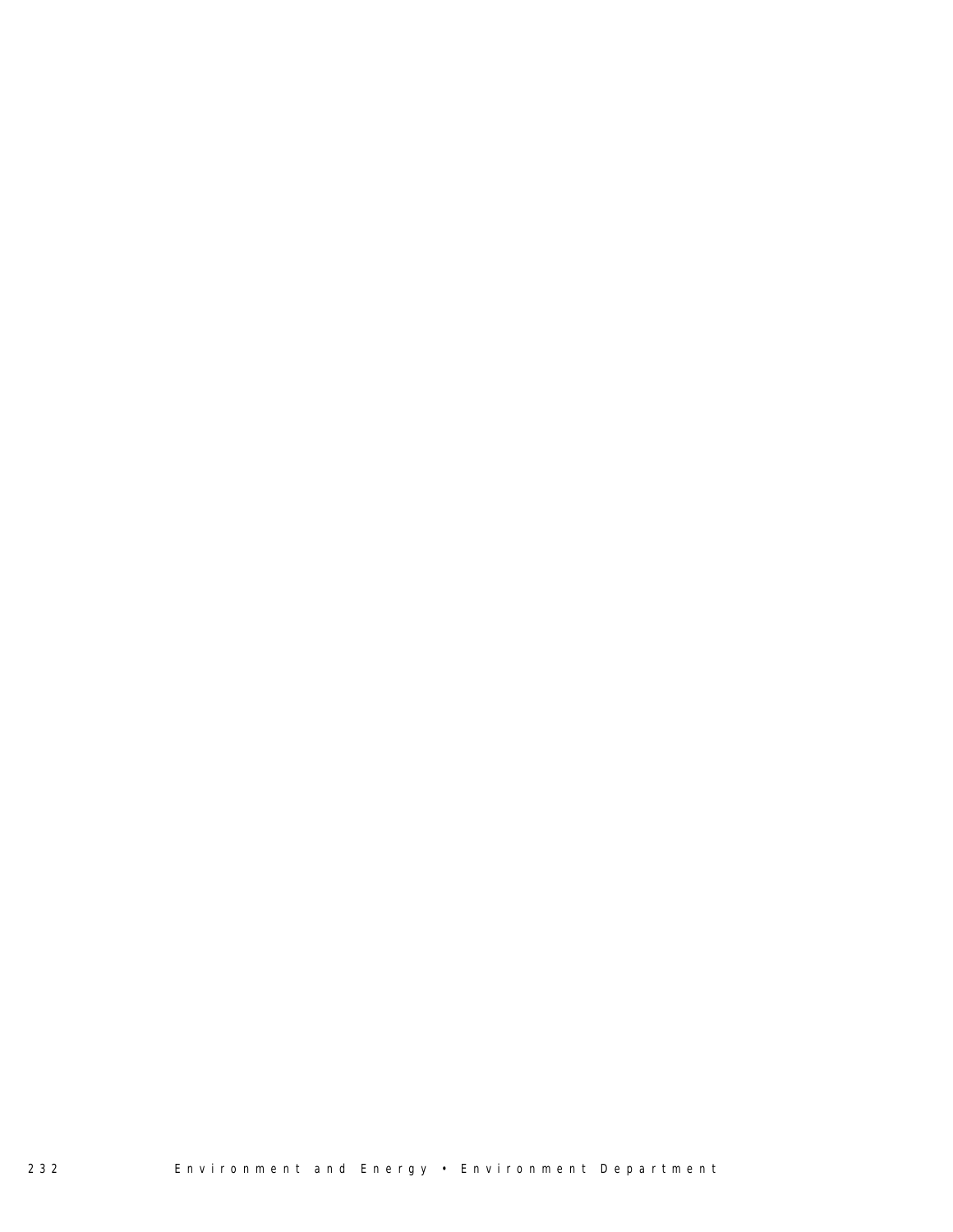# Inspectional Services Department Operating Budget

### *William J. Good III, Commissioner Appropriation: 260*

### *Department Mission*

The mission of the Inspectional Services Department (ISD) is to serve the public by protecting the health, safety, and environmental stability of Boston's business and residential communities. To this end, ISD effectively administers and consistently enforces building, housing, and environmental regulations within the City of Boston. The department will continue to use its resources to protect and improve the quality of life in Boston's neighborhoods by providing public information, education, and enforcement.

### *FY10 Performance Strategies*

- To ensure the safety of buildings by tracking their compliance with codes by means of scheduled inspections.
- To improve responsiveness to constituent requests.

| <b>Operating Budget</b>            | Program Name                                                                                                            | <b>Total Actual '07</b>                        | Total Actual '08                               | Total Approp '09                               | Total Budget '10                               |
|------------------------------------|-------------------------------------------------------------------------------------------------------------------------|------------------------------------------------|------------------------------------------------|------------------------------------------------|------------------------------------------------|
|                                    | ISD Commissioner's Office<br>ISD Administration & Finance<br><b>Buildings &amp; Structures</b><br><b>Field Services</b> | 789.322<br>2,518,791<br>5,281,347<br>5,976,742 | 758,725<br>3,366,004<br>4,882,681<br>6,269,253 | 712.329<br>3,548,067<br>5,115,188<br>6,579,312 | 540,867<br>3,364,871<br>5,130,061<br>6,632,325 |
|                                    | <b>Total</b>                                                                                                            | 14,566,202                                     | 15,276,663                                     | 15,954,896                                     | 15,668,124                                     |
| <b>External Funds Budget</b>       | <b>Fund Name</b>                                                                                                        | <b>Total Actual '07</b>                        | Total Actual '08                               | Total Approp '09                               | Total Budget '10                               |
|                                    | Foreclosure Fund<br>Weights & Measures                                                                                  | $\Omega$<br>19,865                             | $\Omega$<br>15,715                             | 62,046                                         | 9,115<br>17,844                                |
|                                    | <b>Total</b>                                                                                                            | 19,865                                         | 15,715                                         | 62,046                                         | 26,959                                         |
| <b>Selected Service Indicators</b> |                                                                                                                         | Actual '07                                     | Actual '08                                     | Approp '09                                     | <b>Budget '10</b>                              |
|                                    | <b>Personnel Services</b><br>Non Personnel                                                                              | 12,188,078<br>2,378,124                        | 12,700,080<br>2,576,583                        | 13,346,263<br>2,608,633                        | 13,249,586<br>2,418,538                        |
|                                    | <b>Total</b>                                                                                                            | 14,566,202                                     | 15,276,663                                     | 15,954,896                                     | 15,668,124                                     |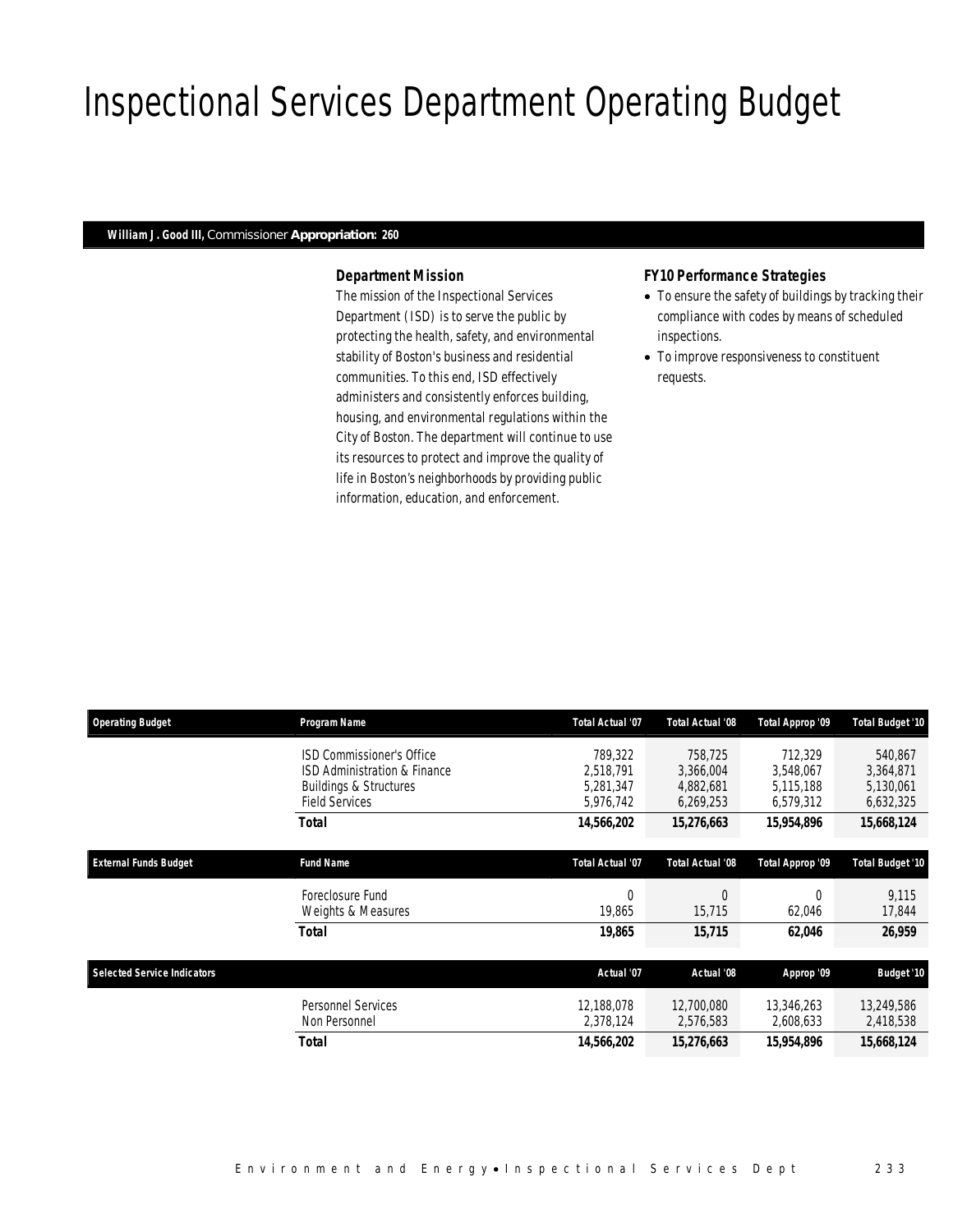## Inspectional Services Department Operating Budget



### *Authorizing Statutes*

- Establishment, CBC Ord. §§ 9-9.1, 9-9.5-9-9.7.
- Building & Structural Regulation; Swimming Pool; Elderly/Handicapped, State Building Code, 780 CMR; CBC St. 9 § 207; CBC Ord. § 9-9.10; CBC Ord. §§ 9-9.11.1-9-9.11.6.
- Housing Inspection, CBC Ord. 9, s. 1-2; State Sanitary Code, 5 CMR 400-419; Ord. 1984, c. 26, 39.
- Health Inspection, State Sanitary Code, 5 CMR 590-595.
- Weights & Measures; Transient Vendors & Hawkers; Inspection & Sale of Food, Drugs, Various Articles, 1817 Mass. Acts ch. 50, §§ 1-6; CBC St.9 § 10; CBC Ord. § 9-2.1; M.G.L.A. cc. 6, 94, 101; M.G.L.A. c. 98, § 56.
- Rodent Control, State Sanitary Code, 105 CMR 550.
- Board of Appeals, CBC St. 9 §§ 150-152; CBC Ord. §§ 9-4.1-9-4.2, 9-9.5.
- Board of Examiners, CBC St.9 §§ 150-152; CBC Ord. §§ 9-8.1-9-8.2, 9-9.5.

### *Description of Services*

The Inspectional Services Department provides a broad range of regulatory services that include the inspection of buildings for compliance with building and public safety regulations, general housing inspections, and retail food establishment inspections for compliance with public health regulations. The Department provides services to victims of serious incidents such as fire, building collapse, power failure, etc., by providing coordination and assistance with building boardups, hazard waste removal, short term make-safe repair activities and counseling. The Department works in cooperation with other public safety, human service, and law enforcement agencies to investigate and prosecute fraudulent contractors, environmental violators and others engaged in illegal activities that could have a negative impact on the quality of life. The Inspectional Services Department continues to develop and implement public information programs about the services and activities available through this agency.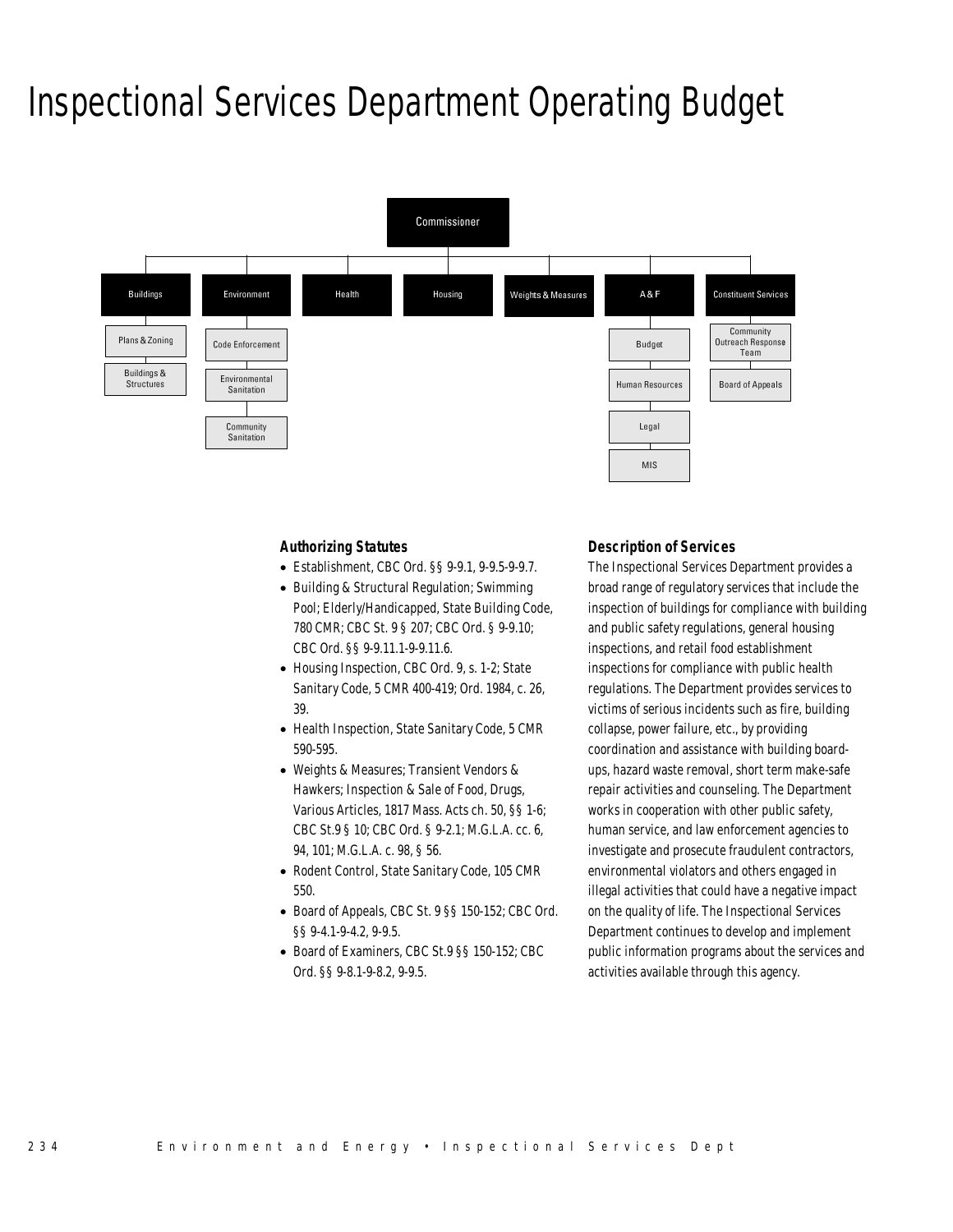# Department History

| <b>Personnel Services</b>       |                                                                                                                                                                                                                                                                                                      | FY07 Expenditure                                                                                   | FY08 Expenditure                                                                                      | FY09 Appropriation                                                                                      | FY10 Adopted                                                                                          | Inc/Dec 09 vs 10                                                                                              |
|---------------------------------|------------------------------------------------------------------------------------------------------------------------------------------------------------------------------------------------------------------------------------------------------------------------------------------------------|----------------------------------------------------------------------------------------------------|-------------------------------------------------------------------------------------------------------|---------------------------------------------------------------------------------------------------------|-------------------------------------------------------------------------------------------------------|---------------------------------------------------------------------------------------------------------------|
|                                 | 51000 Permanent Employees<br>51100 Emergency Employees<br>51200 Overtime<br>51600 Unemployment Compensation<br>51700 Workers' Compensation<br><b>Total Personnel Services</b>                                                                                                                        | 11,661,018<br>32,471<br>411,559<br>19,131<br>63,899<br>12,188,078                                  | 12,189,891<br>6,899<br>373,709<br>25,914<br>103,667<br>12,700,080                                     | 12,895,263<br>$\mathbf 0$<br>371,000<br>20,000<br>60,000<br>13,346,263                                  | 12,839,386<br>0<br>330,200<br>20,000<br>60,000<br>13,249,586                                          | $-55,877$<br>0<br>$-40,800$<br>$\mathbf{0}$<br>$\Omega$<br>-96,677                                            |
| <b>Contractual Services</b>     |                                                                                                                                                                                                                                                                                                      | FY07 Expenditure                                                                                   | FY08 Expenditure                                                                                      | FY09 Appropriation                                                                                      | FY10 Adopted                                                                                          | Inc/Dec 09 vs 10                                                                                              |
|                                 | 52100 Communications<br>52200 Utilities<br>52400 Snow Removal<br>52500 Garbage/Waste Removal<br>52600 Repairs Buildings & Structures<br>52700 Repairs & Service of Equipment<br>52800 Transportation of Persons<br>52900 Contracted Services<br><b>Total Contractual Services</b>                    | 230,586<br>97,348<br>$\mathbf{0}$<br>4,000<br>251,130<br>97,459<br>247,941<br>346,695<br>1,275,159 | 159,761<br>94,042<br>$\overline{0}$<br>3,000<br>357,026<br>92,286<br>277,864<br>352,640<br>1,336,619  | 150,793<br>84,936<br>$\theta$<br>5,000<br>264,738<br>124,785<br>271,000<br>362,618<br>1,263,870         | 119,166<br>91,227<br>$\mathbf 0$<br>5,000<br>274,474<br>96,638<br>265,000<br>348,328<br>1,199,833     | $-31,627$<br>6,291<br>$\Omega$<br>$\Omega$<br>9,736<br>$-28,147$<br>$-6,000$<br>$-14,290$<br>$-64,037$        |
| <b>Supplies &amp; Materials</b> |                                                                                                                                                                                                                                                                                                      | FY07 Expenditure                                                                                   | FY08 Expenditure                                                                                      | FY09 Appropriation                                                                                      | FY10 Adopted                                                                                          | Inc/Dec 09 vs 10                                                                                              |
|                                 | 53000 Auto Energy Supplies<br>53200 Food Supplies<br>53400 Custodial Supplies<br>53500 Med, Dental, & Hosp Supply<br>53600 Office Supplies and Materials<br>53700 Clothing Allowance<br>53800 Educational Supplies & Mat<br>53900 Misc Supplies & Materials<br><b>Total Supplies &amp; Materials</b> | 41,398<br>0<br>$\mathbf{0}$<br>$\mathbf{0}$<br>73,724<br>2,250<br>0<br>47,270<br>164,642           | 49,824<br>$\mathbf{0}$<br>$\mathbf{0}$<br>$\overline{0}$<br>88,450<br>2,250<br>0<br>62,463<br>202,987 | 67,844<br>$\theta$<br>$\overline{0}$<br>1,500<br>80,000<br>2,400<br>$\overline{0}$<br>60,910<br>212,654 | 36,933<br>$\mathbf{0}$<br>$\overline{0}$<br>$\mathbf{0}$<br>74,109<br>2,400<br>0<br>51,350<br>164,792 | $-30,911$<br>$\mathbf 0$<br>$\theta$<br>$-1,500$<br>$-5,891$<br>$\theta$<br>$\theta$<br>$-9,560$<br>$-47,862$ |
| <b>Current Chgs &amp; Oblig</b> |                                                                                                                                                                                                                                                                                                      | FY07 Expenditure                                                                                   | FY08 Expenditure                                                                                      | FY09 Appropriation                                                                                      | FY10 Adopted                                                                                          | Inc/Dec 09 vs 10                                                                                              |
|                                 | 54300 Workers' Comp Medical<br>54400 Legal Liabilities<br>54500 Aid To Veterans<br>54600 Current Charges H&I<br>54700 Indemnification<br>54900 Other Current Charges<br>Total Current Chgs & Oblig                                                                                                   | 50,143<br>10,816<br>0<br>$\mathbf 0$<br>$\Omega$<br>781,804<br>842,763                             | 28,505<br>53,798<br>0<br>0<br>$\theta$<br>710,714<br>793,017                                          | 25,000<br>60,227<br>$\theta$<br>$\theta$<br>$\Omega$<br>748,873<br>834,100                              | 25,000<br>48,536<br>$\mathbf{0}$<br>$\mathbf{0}$<br>$\theta$<br>770,873<br>844,409                    | $\overline{0}$<br>$-11,691$<br>0<br>$\theta$<br>0<br>22,000<br>10,309                                         |
| Equipment                       |                                                                                                                                                                                                                                                                                                      | FY07 Expenditure                                                                                   | FY08 Expenditure                                                                                      | FY09 Appropriation                                                                                      | FY10 Adopted                                                                                          | Inc/Dec 09 vs 10                                                                                              |
|                                 | 55000 Automotive Equipment<br>55400 Lease/Purchase<br>55600 Office Furniture & Equipment<br>55900 Misc Equipment<br><b>Total Equipment</b>                                                                                                                                                           | $\mathbf 0$<br>78,520<br>5,046<br>11,994<br>95,560                                                 | $\mathbf 0$<br>183,020<br>7,309<br>53,631<br>243,960                                                  | $\mathbf 0$<br>295,009<br>3,000<br>$\mathbf 0$<br>298,009                                               | 0<br>209,504<br>0<br>0<br>209,504                                                                     | 0<br>$-85,505$<br>$-3,000$<br>$\mathbf{0}$<br>$-88,505$                                                       |
| Other                           |                                                                                                                                                                                                                                                                                                      | FY07 Expenditure                                                                                   | FY08 Expenditure                                                                                      | FY09 Appropriation                                                                                      | FY10 Adopted                                                                                          | Inc/Dec 09 vs 10                                                                                              |
|                                 | 56200 Special Appropriation<br>57200 Structures & Improvements<br>58000 Land & Non-Structure<br><b>Total Other</b>                                                                                                                                                                                   | 0<br>$\mathbf 0$<br>$\mathbf{0}$<br>0<br>14,566,202                                                | 0<br>$\mathbf 0$<br>0<br>0<br>15,276,663                                                              | $\theta$<br>$\theta$<br>$\overline{0}$<br>$\bf{0}$<br>15,954,896                                        | 0<br>$\mathbf 0$<br>$\mathbf{0}$<br>0<br>15,668,124                                                   | 0<br>0<br>0<br>0<br>$-286,772$                                                                                |
|                                 | <b>Grand Total</b>                                                                                                                                                                                                                                                                                   |                                                                                                    |                                                                                                       |                                                                                                         |                                                                                                       |                                                                                                               |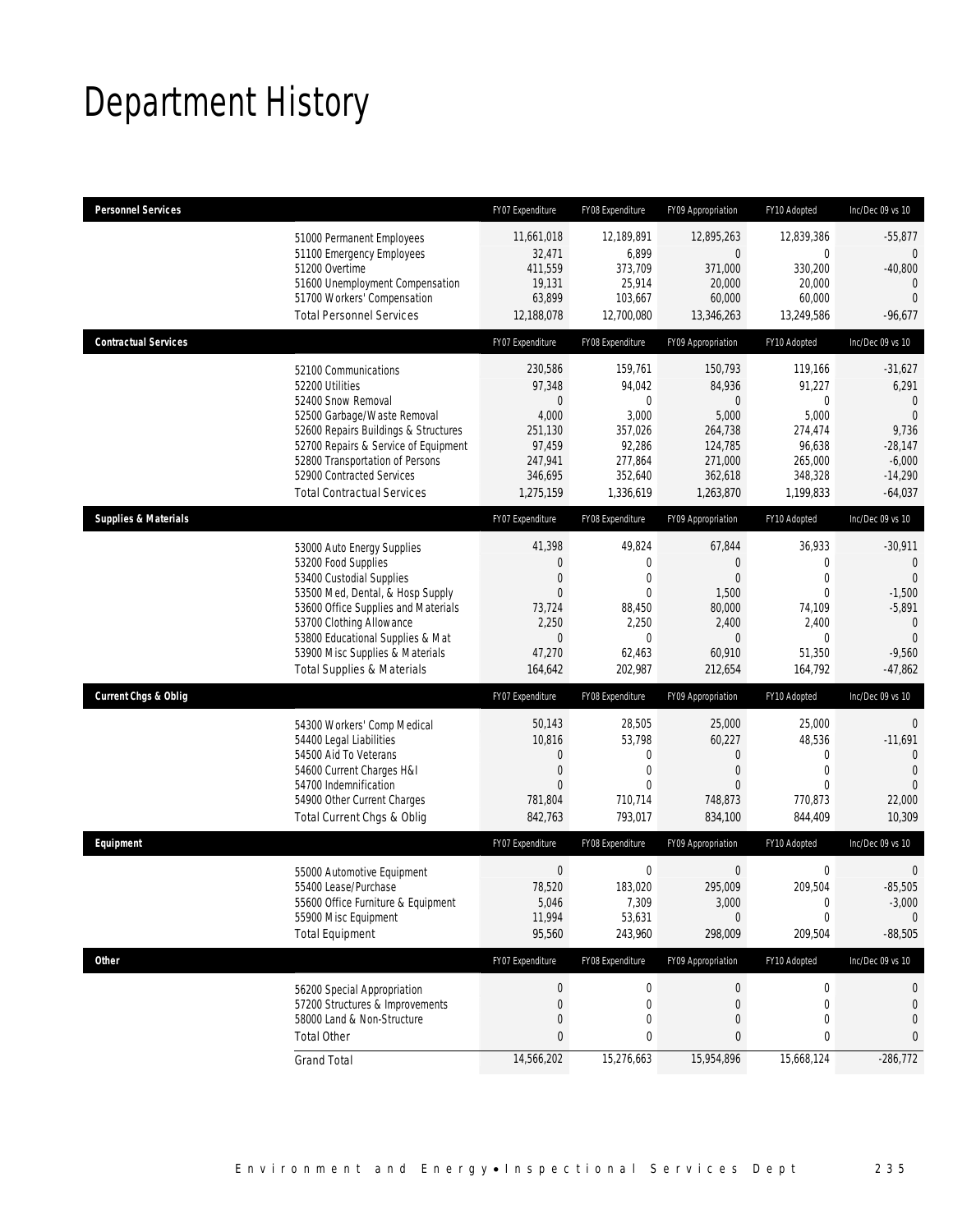# Department Personnel

| Commissioner (Ins)<br>CDH<br><b>NG</b><br>1.00<br>121,457<br>Reproduction Equip Oper (Isd)<br>AFF<br>10                           | 38,786<br>1.00      |
|-----------------------------------------------------------------------------------------------------------------------------------|---------------------|
| <b>NG</b><br>1.00<br>SE <sub>1</sub><br>10<br>Member-Bd Of Review<br><b>EXO</b><br>15,643<br>Dir Bldg & Structure Div             | 1.00<br>97,950      |
| <b>NG</b><br>7.00<br>Sr Cashier<br>AFF<br><b>Board Member Appeals</b><br><b>EXO</b><br>109,500<br>10                              | 38,786<br>1.00      |
| <b>NG</b><br>Sub Board Member<br>5.00<br>78,214<br>Exec Asst (AC.Isd/Rodent)<br>EXM<br>EX <sub>0</sub><br>10                      | 1.00<br>97,950      |
| EX <sub>O</sub><br><b>NG</b><br>3.00<br>Exc Asst (AsstCommConstServcs)<br><b>Board Members (Examiners)</b><br>31,286<br>EXM<br>10 | 1.00<br>97,950      |
| <b>NG</b><br>ACC - Attorney<br>EXM<br>1.00<br>67,184<br>Exec Asst (AC.Isd/Housing)<br>EXM<br>10                                   | 1.00<br>97,950      |
| <b>18A</b><br>1.00<br>Chief Deputy Sealer Wts & Msrs<br>AFF<br>73,430<br>Exec Asst (AC.Isd/Health)<br>EXM<br>10                   | 1.00<br>97,950      |
| 18A<br>73,430<br>Chief Bldg Inspector<br>AFF<br>1.00<br>Exec Asst (AC.ISD/Weights&Meas)<br>EXM<br>10                              | 97,950<br>1.00      |
| Code Enforce Offcr(Supvpm)<br>AFL<br>17A<br>65,366<br>Exec Asst (AC.Isd/Plans&Zone)<br>1.00<br>EXM<br>10                          | 1.00<br>97,950      |
| Wire Inspector<br>FEW<br>17<br>9.00<br>591,199<br>Assoc Inspection Eng Fire-Serv<br>10<br>SE <sub>1</sub>                         | 97,950<br>1.00      |
| Code Enforce Inspector(Isd)<br>16A<br>AFF<br>2.00<br>122,030<br>Prin Clerk<br>AFF<br>09                                           | 1.00<br>37,295      |
| Code Enforce Offcr(Sr Prmgt)<br>AFL<br>16A<br>1.00<br>60,493<br>Prin Clerk & Typist<br>AFF<br>09                                  | 581,011<br>18.00    |
| Dep Sealer(Wts & Msrs)<br><b>16A</b><br>5.00<br>307,681<br>Assoc Inspec Engineer(Isd)<br>SE1<br>AFF<br>09                         | 8.00<br>707,112     |
| Sr Data Proc Sys Analyst<br>Plumbing Inspector<br>AFF<br>16A<br>1.00<br>60,493<br>SE1<br>08                                       | 1.00<br>84,305      |
| Plumbing And Gasfitting Insp.<br>16A<br>6.00<br>353,999<br>Supv of Building Inspection<br>SE1<br>08<br>AFF                        | 1.00<br>84,305      |
| Housing Inspector<br>OPE<br>16A<br>23.00<br>1,262,873<br>Sup of Plumbing & Gas Insp.<br>SE1<br>08                                 | 1.00<br>84,305      |
| <b>Building Inspector</b><br>18.00<br>Supv-Electrical Inspection<br>AFF<br>16A<br>1,008,051<br>SE1<br>08                          | 1.00<br>84,305      |
| Envrnmntl Sanitation Insp(H&H)<br>2.00<br>Supv Permitting&Building Admin<br>SE1<br>AFB<br>16A<br>121,248<br>08                    | 1.00<br>84,305      |
| Envrnmntl Sanitation Insp(H&H)<br><b>16A</b><br>16.00<br>Chief-Housing Code Enforcement<br>SE1<br>08<br>AFF<br>913,265            | 1.00<br>84,305      |
| 16<br>1.00<br>SE1<br>Legal Asst (ISD)<br>AFF<br>57,414<br>Prin Legal Asst<br>08                                                   | 1.00<br>84,305      |
| Sr Legal Asst (Isd)<br>3.00<br>SE1<br>AFF<br>16<br>172,241<br>Prin_Admin_Assistant<br>08                                          | 308,711<br>4.00     |
| Health Inspector<br>15A<br>15.00<br>828,178<br>Prin AdminAsst<br>EXM<br>08<br>AFF                                                 | 1.00<br>84,305      |
| 1.00<br>Legal Asst<br>AFF<br>15<br>53,083<br>Asst Dir Housing Inspection<br>SE1<br>07                                             | 3.00<br>224,343     |
| 15<br>Community Liaison (ISD)<br>AFF<br>1.00<br>49,044<br>SE1<br>07<br>Prin Health Inspector                                      | 309,322<br>4.00     |
| Code Enforce Offcr(Prmgmt&Car)<br>AFL<br><b>14A</b><br>13.00<br>584,171<br>DP Sys Anl<br>SE1<br>06                                | 1.00<br>66,570      |
| <b>Admin Secretary</b><br>1.00<br>SE1<br>AFF<br>14<br>39,806<br>Sr Personnel Off<br>06                                            | 1.00<br>70,199      |
| Chief Bldg Admin Clerk<br>2.00<br>SE1<br>AFF<br>14<br>94,381<br>Admin Asst(Law-GeneralSvcs)<br>06                                 | 1.00<br>70,199      |
| Dep Comm Bldgs & Structures<br>EXM<br>14<br>1.00<br>118,970<br>Sr Adm Anl<br>SE1<br>06                                            | 2.00<br>140,397     |
| Hd Clk<br>12<br>SE <sub>1</sub><br>AFF<br>17.00<br>Supv-Accounting(Isd)<br>05<br>670,754                                          | 64,418<br>1.00      |
| Asst Dir Of Operations<br>12<br>1.00<br>SE1<br>EXM<br>107,890<br>Sr_Adm_Asst<br>05                                                | 3.00<br>193,253     |
| Prin Admin Asst (ISD)<br>12<br>1.00<br>107,890<br>Management Analyst (InspSrvc)<br>SE1<br>05<br>EXM                               | 1.00<br>64,418      |
| Exec Asst (ISD)<br>EXM<br>11<br>1.00<br>103,959<br>Adm_Assistant<br>SE1<br>04                                                     | 1.00<br>58,635      |
| AdminSecretary(ISD)<br>SE1<br>03                                                                                                  | 5.00<br>259,178     |
| <b>Total</b>                                                                                                                      | 13, 115, 292<br>234 |
| <b>Adjustments</b>                                                                                                                |                     |
| Differential Payments                                                                                                             | 1,092               |
| Other                                                                                                                             | 154,566             |
| Chargebacks                                                                                                                       | $\mathbf{0}$        |

Salary Savings -431,564 *FY10 Total Request 12,839,386*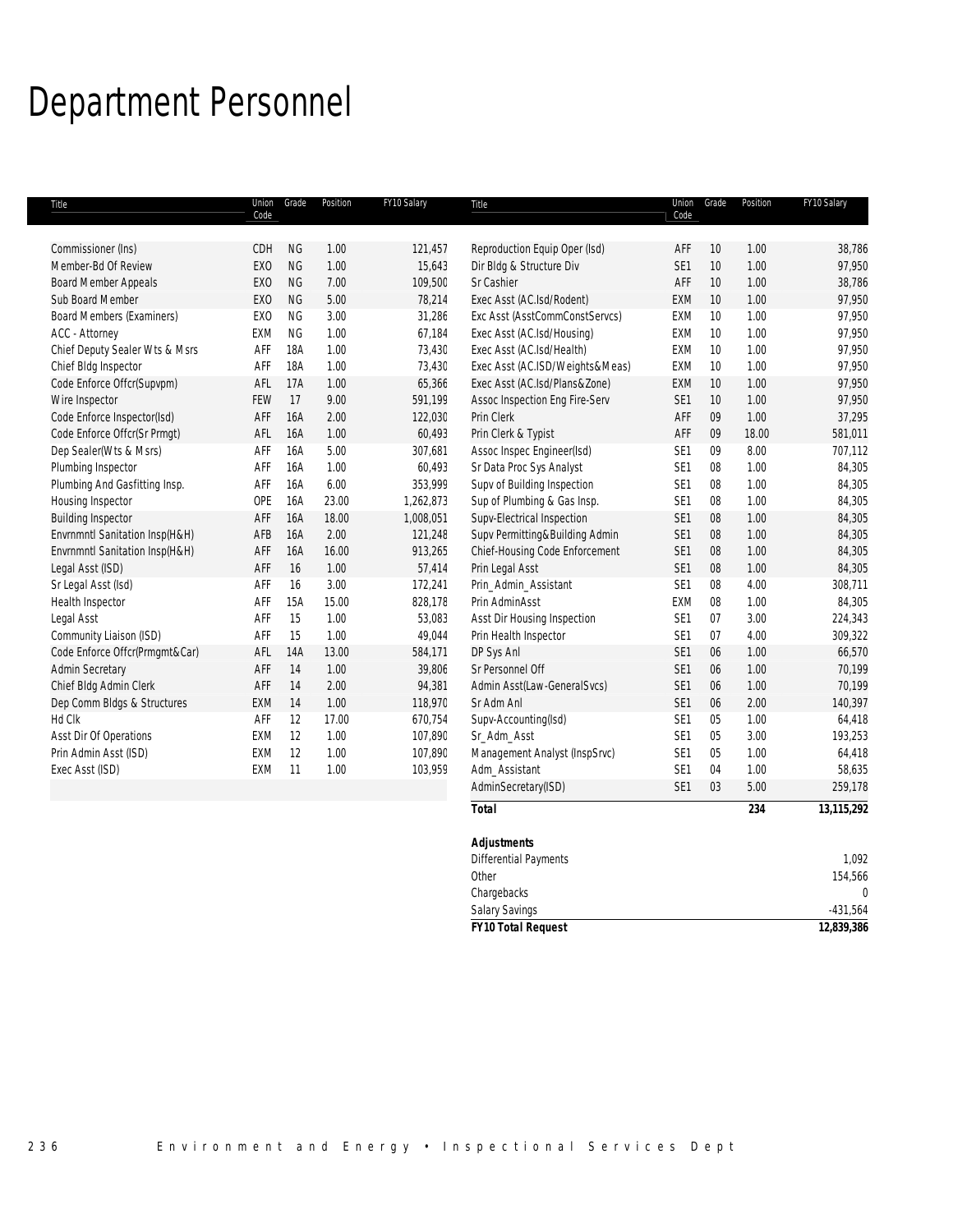# External Funds History

| <b>Personnel Services</b>       |                                                                                                                                                                                                                                                                                                                    | FY07 Expenditure                                                                                                                                              | FY08 Expenditure                                                                                                           | FY09 Appropriation                                                                                                                                                | FY10 Adopted                                                                                                           | Inc/Dec 09 vs 10                                                                                                                                                                    |
|---------------------------------|--------------------------------------------------------------------------------------------------------------------------------------------------------------------------------------------------------------------------------------------------------------------------------------------------------------------|---------------------------------------------------------------------------------------------------------------------------------------------------------------|----------------------------------------------------------------------------------------------------------------------------|-------------------------------------------------------------------------------------------------------------------------------------------------------------------|------------------------------------------------------------------------------------------------------------------------|-------------------------------------------------------------------------------------------------------------------------------------------------------------------------------------|
|                                 | 51000 Permanent Employees<br>51100 Emergency Employees<br>51200 Overtime<br>51300 Part Time Employees<br>51400 Health Insurance<br>51500 Pension & Annunity<br>51600 Unemployment Compensation<br>51700 Workers' Compensation<br>51800 Indirect Costs<br>51900 Medicare<br><b>Total Personnel Services</b>         | $\mathbf 0$<br>$\overline{0}$<br>8,873<br>$\overline{0}$<br>$\overline{0}$<br>$\mathbf 0$<br>0<br>$\overline{0}$<br>$\overline{0}$<br>$\overline{0}$<br>8,873 | $\mathbf 0$<br>$\mathbf{0}$<br>4,580<br>0<br>$\mathbf 0$<br>0<br>0<br>$\boldsymbol{0}$<br>0<br>$\mathbf 0$<br>4,580        | $\boldsymbol{0}$<br>$\overline{0}$<br>26,099<br>0<br>$\overline{0}$<br>$\mathbf 0$<br>$\overline{0}$<br>$\mathbf 0$<br>$\overline{0}$<br>$\overline{0}$<br>26,099 | $\boldsymbol{0}$<br>$\mathbf 0$<br>7,417<br>0<br>0<br>0<br>$\Omega$<br>0<br>0<br>$\overline{0}$<br>7,417               | $\mathbf 0$<br>$\overline{0}$<br>$-18,682$<br>$\overline{0}$<br>$\mathbf{0}$<br>$\overline{0}$<br>$\overline{0}$<br>$\overline{0}$<br>$\overline{0}$<br>$\overline{0}$<br>$-18,682$ |
| <b>Contractual Services</b>     |                                                                                                                                                                                                                                                                                                                    | FY07 Expenditure                                                                                                                                              | FY08 Expenditure                                                                                                           | FY09 Appropriation                                                                                                                                                | FY10 Adopted                                                                                                           | Inc/Dec 09 vs 10                                                                                                                                                                    |
|                                 | 52100 Communications<br>52200 Utilities<br>52300 Contracted Ed. Services<br>52400 Snow Removal<br>52500 Garbage/Waste Removal<br>52600 Repairs Buildings & Structures<br>52700 Repairs & Service of Equipment<br>52800 Transportation of Persons<br>52900 Contracted Services<br><b>Total Contractual Services</b> | $\boldsymbol{0}$<br>$\boldsymbol{0}$<br>$\overline{0}$<br>$\overline{0}$<br>$\overline{0}$<br>$\boldsymbol{0}$<br>$\overline{0}$<br>4,542<br>1,656<br>6,198   | $\boldsymbol{0}$<br>$\mathbf 0$<br>$\mathbf 0$<br>$\boldsymbol{0}$<br>0<br>$\mathbf 0$<br>1,995<br>5,921<br>1,013<br>8,929 | $\boldsymbol{0}$<br>$\mathbf 0$<br>$\overline{0}$<br>$\overline{0}$<br>$\overline{0}$<br>$\mathbf 0$<br>1,209<br>4,699<br>$\mathbf 0$<br>5,908                    | $\boldsymbol{0}$<br>$\mathbf 0$<br>$\Omega$<br>$\overline{0}$<br>0<br>$\mathbf 0$<br>1,068<br>7,052<br>4,000<br>12,120 | $\mathbf 0$<br>$\mathbf{0}$<br>$\overline{0}$<br>$\mathbf{0}$<br>$\mathbf{0}$<br>$\mathbf{0}$<br>$-141$<br>2,353<br>4,000<br>6,212                                                  |
| <b>Supplies &amp; Materials</b> |                                                                                                                                                                                                                                                                                                                    | FY07 Expenditure                                                                                                                                              | FY08 Expenditure                                                                                                           | FY09 Appropriation                                                                                                                                                | FY10 Adopted                                                                                                           | Inc/Dec 09 vs 10                                                                                                                                                                    |
|                                 | 53000 Auto Energy Supplies<br>53200 Food Supplies<br>53400 Custodial Supplies<br>53500 Med, Dental, & Hosp Supply<br>53600 Office Supplies and Materials<br>53700 Clothing Allowance<br>53900 Misc Supplies & Materials<br><b>Total Supplies &amp; Materials</b>                                                   | 0<br>$\overline{0}$<br>0<br>$\overline{0}$<br>$\boldsymbol{0}$<br>$\boldsymbol{0}$<br>3,569<br>3,569                                                          | 0<br>$\mathbf 0$<br>$\boldsymbol{0}$<br>0<br>$\boldsymbol{0}$<br>$\mathbf 0$<br>1,576<br>1,576                             | 0<br>$\mathbf 0$<br>$\mathbf 0$<br>$\overline{0}$<br>$\boldsymbol{0}$<br>$\mathbf 0$<br>5,260<br>5,260                                                            | $\boldsymbol{0}$<br>$\mathbf{0}$<br>$\mathbf 0$<br>0<br>3,115<br>0<br>3,468<br>6,583                                   | $\mathbf 0$<br>$\mathbf{0}$<br>$\mathbf{0}$<br>$\theta$<br>3,115<br>$\boldsymbol{0}$<br>$-1,792$<br>1,323                                                                           |
| Current Chgs & Oblig            |                                                                                                                                                                                                                                                                                                                    | FY07 Expenditure                                                                                                                                              | FY08 Expenditure                                                                                                           | FY09 Appropriation                                                                                                                                                | FY10 Adopted                                                                                                           | Inc/Dec 09 vs 10                                                                                                                                                                    |
|                                 | 54300 Workers' Comp Medical<br>54400 Legal Liabilities<br>54600 Current Charges H&I<br>54900 Other Current Charges<br>Total Current Chgs & Oblig                                                                                                                                                                   | $\boldsymbol{0}$<br>$\boldsymbol{0}$<br>$\overline{0}$<br>1,225<br>1,225                                                                                      | $\boldsymbol{0}$<br>$\mathbf 0$<br>$\mathbf{0}$<br>630<br>630                                                              | $\boldsymbol{0}$<br>$\mathbf 0$<br>$\overline{0}$<br>665<br>665                                                                                                   | $\boldsymbol{0}$<br>$\boldsymbol{0}$<br>$\mathbf{0}$<br>839<br>839                                                     | $\theta$<br>$\mathbf 0$<br>$\mathbf{0}$<br>174<br>174                                                                                                                               |
| <b>Fauinment</b>                |                                                                                                                                                                                                                                                                                                                    | FY07 Expenditure                                                                                                                                              | FY08 Expenditure                                                                                                           | FY09 Appropriation                                                                                                                                                | FY10 Adopted                                                                                                           | Inc/Dec 09 vs 10                                                                                                                                                                    |
|                                 | 55000 Automotive Equipment<br>55400 Lease/Purchase<br>55600 Office Furniture & Equipment<br>55900 Misc Equipment<br><b>Total Equipment</b>                                                                                                                                                                         | 0<br>$\overline{0}$<br>$\boldsymbol{0}$<br>$\boldsymbol{0}$<br>$\mathbf{0}$                                                                                   | 0<br>0<br>$\boldsymbol{0}$<br>$\mathbf 0$<br>0                                                                             | 24,114<br>0<br>0<br>$\overline{0}$<br>24,114                                                                                                                      | 0<br>0<br>0<br>0<br>0                                                                                                  | $-24,114$<br>$\mathbf 0$<br>$\theta$<br>$\mathbf{0}$<br>$-24,114$                                                                                                                   |
| <b>Other</b>                    |                                                                                                                                                                                                                                                                                                                    | FY07 Expenditure                                                                                                                                              | FY08 Expenditure                                                                                                           | FY09 Appropriation                                                                                                                                                | FY10 Adopted                                                                                                           | Inc/Dec 09 vs 10                                                                                                                                                                    |
|                                 | 56200 Special Appropriation<br>57200 Structures & Improvements<br>58000 Land & Non-Structure<br><b>Total Other</b>                                                                                                                                                                                                 | $\boldsymbol{0}$<br>$\boldsymbol{0}$<br>$\boldsymbol{0}$<br>$\mathbf{0}$<br>19,865                                                                            | $\boldsymbol{0}$<br>$\boldsymbol{0}$<br>$\boldsymbol{0}$<br>0<br>15,715                                                    | 0<br>$\mathbf 0$<br>$\overline{0}$<br>0<br>62,046                                                                                                                 | $\boldsymbol{0}$<br>$\boldsymbol{0}$<br>0<br>0<br>26,959                                                               | $\mathbf 0$<br>$\mathbf{0}$<br>$\mathbf 0$<br>$\mathbf{0}$<br>$-35,087$                                                                                                             |
|                                 | <b>Grand Total</b>                                                                                                                                                                                                                                                                                                 |                                                                                                                                                               |                                                                                                                            |                                                                                                                                                                   |                                                                                                                        |                                                                                                                                                                                     |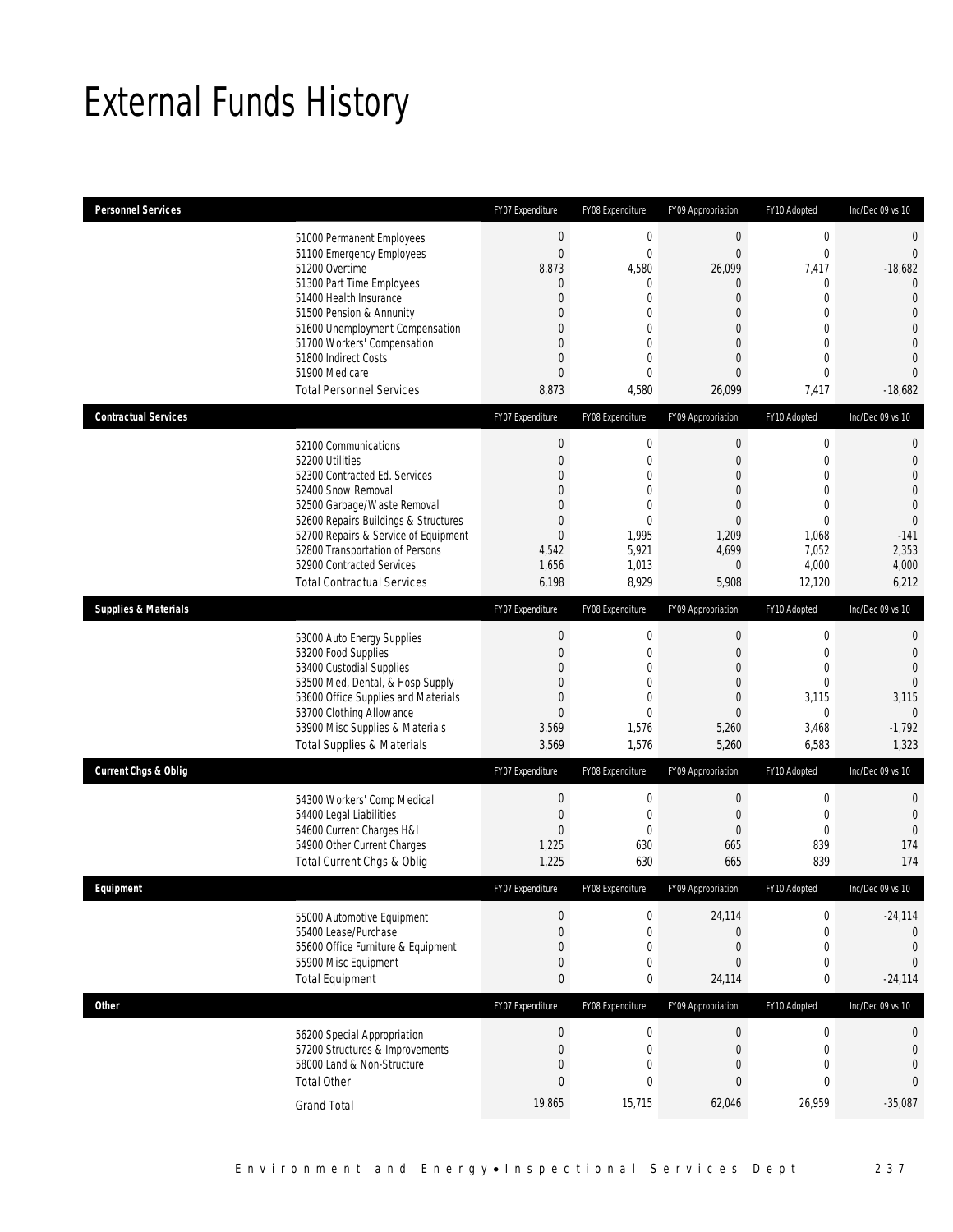# Program 1. ISD Commissioner's Office

### *William J. Good III, Commissioner Organization: 260100*

### *Program Description*

The Commissioner's Office is responsible for overseeing daily Departmental Operations, including the development and implementation of an Automated Permitting and Inspection System (APIS). This system will provide for full online permitting and centralize the intake and scheduling of service requests and response to complaints. The permitting software solution will also be the framework for a permit management system involving all city agencies participating in the building permitting. This system will also enable ISD to share information among divisions by means of a centralized data management system. The Commissioner's Office coordinates all policy and planning functions, as well as focusing the Department's efforts to disseminate information in an understandable and timely manner. The Inspectional Services Department (ISD) is comprised of five regulatory divisions, namely, Building and Structures, Housing, Health, Environmental Services and Weights & Measures, whose aim is to protect and improve the quality of life for all City of Boston residents by effectively administering and enforcing regulations mandated by City and State governments.

| <b>Selected Service Indicators</b>  | Actual '07         | Actual '08         | Approp '09         | <b>Budget '10</b>  |
|-------------------------------------|--------------------|--------------------|--------------------|--------------------|
| Personnel Services<br>Non Personnel | 487.008<br>302.314 | 461.493<br>297.232 | 412.456<br>299.873 | 288.522<br>252,345 |
| Total                               | 789.322            | 758,725            | 712.329            | 540,867            |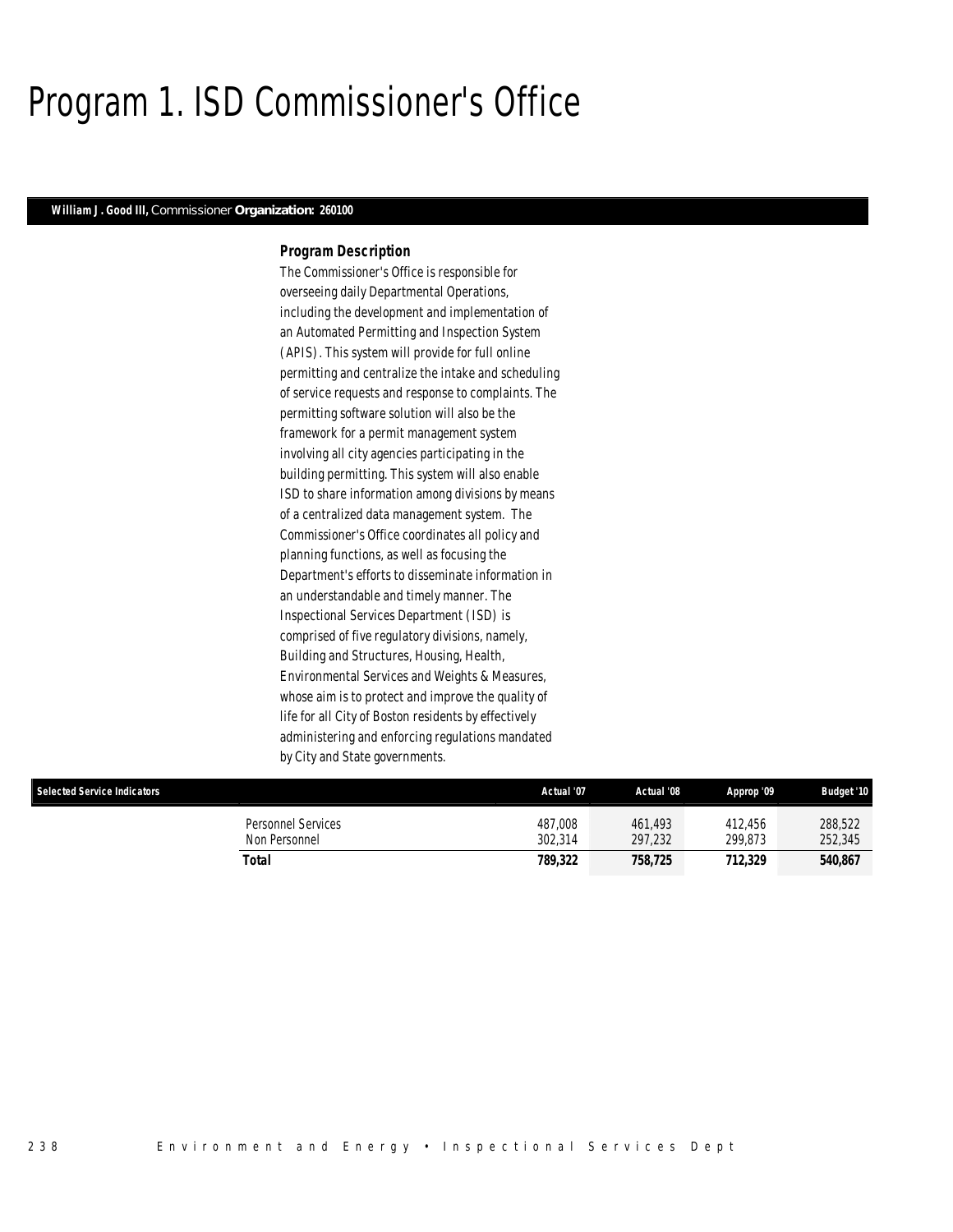# Program 2. ISD Administration & Finance

### *Richard Kanaskie, Manager Organization: 260200*

### *Program Description*

The Administration and Finance program provides direction and supervision for Human Resources, Budget Management, Information Technology, and Legal Services. Human Resources direct the administration of all employee services, payroll, and labor relations. Budget provides fiscal oversight for the responsible management of the departmental non-personnel operating budget, in addition to asset/fleet management. Information Technology is responsible for maintaining the department's local area network, web page materials and Microsoft exchange server. Legal works with departmental field inspection divisions in enforcing State Building, Housing and Sanitary Codes, in addition to addressing distressed properties and processing property liens.

### *Program Strategies*

- To hear Zoning Board of Appeal cases in a timely manner.
- To improve responsiveness to constituent requests.

| <b>Performance Measures</b>                                                                                                         |                                                                         | Actual '07             | Actual '08             | Projected '09          | Target '10             |
|-------------------------------------------------------------------------------------------------------------------------------------|-------------------------------------------------------------------------|------------------------|------------------------|------------------------|------------------------|
|                                                                                                                                     | % constituent non-emergency requests<br>answered within 2 business days | 100%                   | 100%                   | 100%                   | 100%                   |
| % of ZBA Hearings scheduled between 60-90<br>days from receipt of completed application<br>Total constituent non-emergency requests |                                                                         |                        | 94%                    | 100%                   | 95%                    |
|                                                                                                                                     | 7,298                                                                   | 5,898                  | 6.885                  | 6,000                  |                        |
| <b>Selected Service Indicators</b>                                                                                                  |                                                                         | Actual '07             | Actual '08             | Approp '09             | <b>Budget '10</b>      |
|                                                                                                                                     | Personnel Services<br>Non Personnel                                     | 1.209.645<br>1.309.146 | 2.061.028<br>1,304,976 | 2.222.088<br>1.325.979 | 2.094.977<br>1,269,894 |
|                                                                                                                                     | Total                                                                   | 2,518,791              | 3,366,004              | 3,548,067              | 3,364,871              |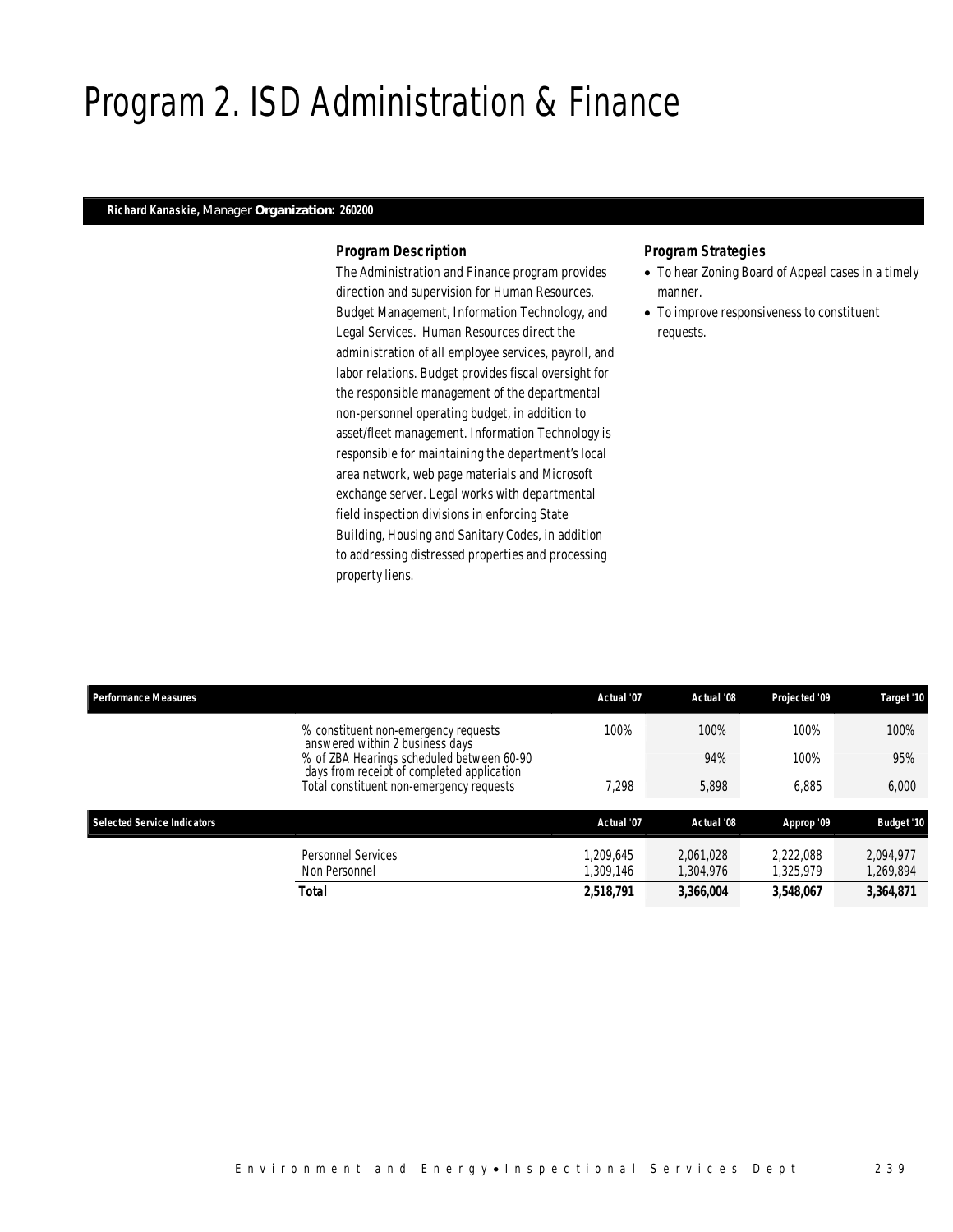# Program 3. Buildings & Structures

### *Gary P. Moccia, Manager Organization: 260300*

### *Program Description*

The Inspector of Buildings oversees all building permit application processing, plans and zoning reviews, field inspections, and the investigative and regulatory enforcement activities administered by the Department. The Buildings and Structures management staff is responsible for issuing building permits for repair and installation, certificates of occupancy, building licenses, and inspecting buildings for safety and compliance with the allowable uses and applicable laws and codes. The Plans and Zoning staff responds to all permit applications and reviews building plans for zoning compliance. Zoning Materials and Zoning Clinics are available at 1010 Massachusetts Avenue and neighborhood libraries to assist individuals and businesses. Building, Electrical and Mechanical inspectors inspect all construction or renovation work to ensure that proper safety standards are followed. Inspectors respond to all community complaints about non-permitted work and zoning violations, including the use of land and structures beyond the allowable use and occupancy.

### *Program Strategies*

- To ensure the safety of buildings by tracking their compliance with codes by means of scheduled inspections.
- To issue Certificates of Occupancy within 15 days of application.
- To process Buildings and Structures violations in an efficient manner.

| <b>Performance Measures</b>                                   | Actual '07 | Actual '08 | Projected '09 | Target '10        |
|---------------------------------------------------------------|------------|------------|---------------|-------------------|
| % of final Certificates of Occupancy issued<br>within 15 days | 53%        | 53%        | 95%           | 53%               |
| Building, Electrical, and Mechanical inspections<br>performed | 41,861     | 42,056     | 40,639        | 39,000            |
| Building, Electrical, and Mechanical permits<br>issued        | 38,937     | 39.177     | 36,345        | 35,000            |
| Certificates of Occupancy issued within 15 days               | 919        | 837        | 752           | 750               |
| Certificates of Occupancy requested                           | 1.749      | 1.568      | 1.371         | 1.400             |
| Violations written                                            | 1.701      | 1,533      | 1.769         | 1,600             |
| Selected Service Indicators                                   | Actual '07 | Actual '08 | Approp '09    | <b>Budget '10</b> |
| Personnel Services                                            | 4,950,916  | 4.498.798  | 4.742.394     | 4,800,133         |
| Non Personnel                                                 | 330.431    | 383,883    | 372.794       | 329,928           |
| <b>Total</b>                                                  | 5,281,347  | 4,882,681  | 5,115,188     | 5.130.061         |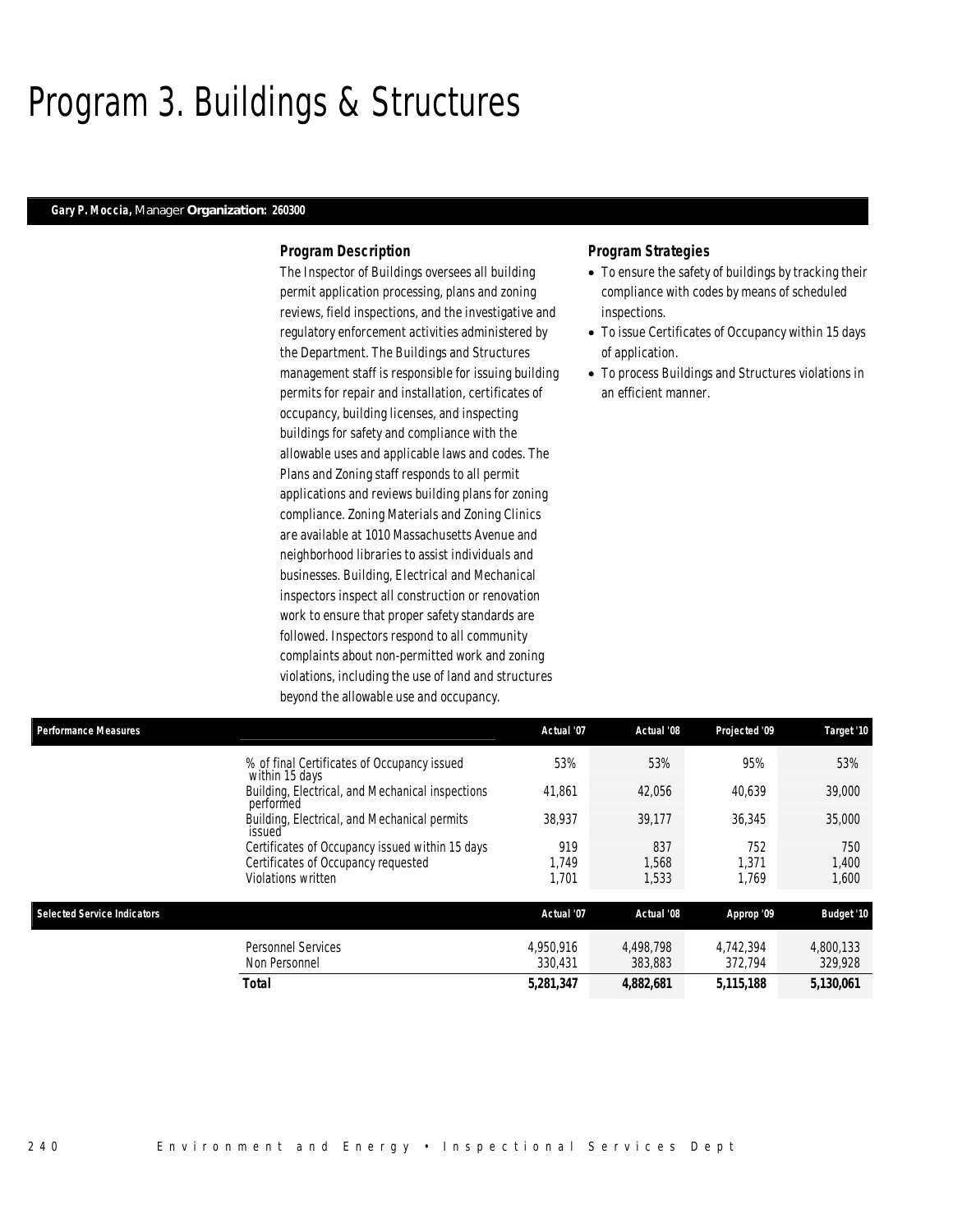## Program 4. Field Services

### *William J. Good III, Manager Organization: 260400*

### *Program Description*

The Field Services program consists of four divisions: Health, Housing, Environmental Services and Weights & Measures. The Health Division's role is to protect the public health by permitting and inspecting food establishments, restaurants, caterers, health clubs, massage practitioners, and recreational camps. The Housing Division's role is to ensure the availability of clean, safe living conditions as required by the State Sanitary Code. The Environmental Services Division is responsible for the abatement and prevention of rodent infestation, the implementation of the City's site cleanliness ordinance, the boarding and securing of abandoned properties, and the coordination of the vacant lot maintenance program. The Code Enforcement Police, within the Environmental Services program, is responsible for preserving the cleanliness and environmental safety of the City. The Weights and Measures Division is charged with protecting consumers by ensuring accuracy in retail establishment pricing and proper readings on gas pumps, taxi meters, scales and fuel truck meters.

### *Program Strategies*

- To conduct compliance inspections annually for auto body and repair shops.
- To respond to cleanliness and environmental safety complaints within 48 hours.
- To respond to housing "no heat" complaints within 24 hours.

| Performance Measures               |                                                                            | Actual '07           | Actual '08           | Projected '09        | Target '10           |
|------------------------------------|----------------------------------------------------------------------------|----------------------|----------------------|----------------------|----------------------|
|                                    | % of "no heat" complaints responded to within<br>24 hours                  | 100%                 | 100%                 | 100%                 | 100%                 |
|                                    | % of code enforcement complaints responded to<br>within 48 hours           | 100%                 | 100%                 | 100%                 | 100%                 |
|                                    | Auto body and repair shops inspected                                       | 280                  | 258                  | 458                  | 574                  |
|                                    | Code enforcement complaints received<br>Code enforcement violations issued | 9,096                | 9,471                | 9.620<br>38,836      | 9,000<br>42,000      |
| <b>Selected Service Indicators</b> |                                                                            | Actual '07           | Actual '08           | Approp '09           | <b>Budget '10</b>    |
|                                    | <b>Personnel Services</b><br>Non Personnel                                 | 5.540.509<br>436.233 | 5.678.761<br>590.492 | 5.969.325<br>609.987 | 6,065,954<br>566.371 |

*Total 5,976,742 6,269,253 6,579,312 6,632,325*